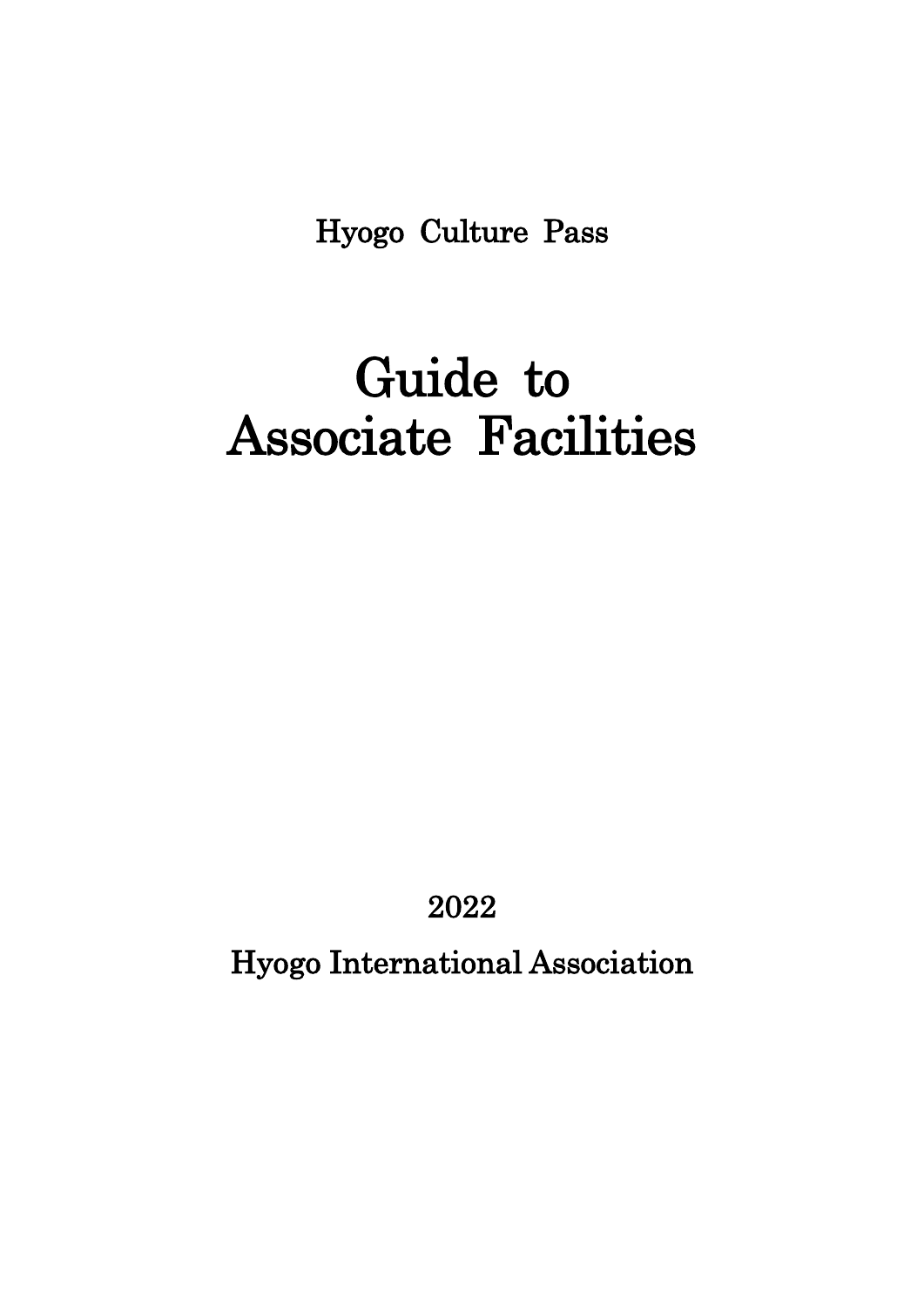## For college and pre-college students studying in Hyogo

Hyogo Culture Pass provides college students attending graduate schools, universities and colleges, junior colleges, technical colleges (Kotosenmongakko), and advanced vocational schools (Senshugakko) in Hyogo, as well as pre-college students attending Japanese language schools, high schools, advanced vocational schools, and other vocational schools (Kakushugakko) in Hyogo, with free or discount admissions to historical or cultural facilities located in the Prefecture.

By courtesy of public and private facilities in Hyogo, the Pass offers foreign students the opportunity to appreciate Hyogo's historical and cultural assets. By doing so, it aims to help them better understand and feel more attached to Hyogo and Japan.

Please refer to the following notices before enjoying what Hyogo has to offer:

- ⚫ When entering facilities, please present your Culture Pass together with your student certificate.
- ⚫ Some of the facilities listed on this pamphlet may require a partial admission fee. You may also be requested to pay full admission to special exhibitions. Please make sure to check discount conditions for each facility listed on page 3 to 19.
- ⚫ The Pass is valid only for foreign college and pre-college students described above.
- ⚫ Some of the facilities listed on this pamphlet may only be able to provide services in Japanese. If necessary, please have someone help you with Japanese when you make direct inquiries to them.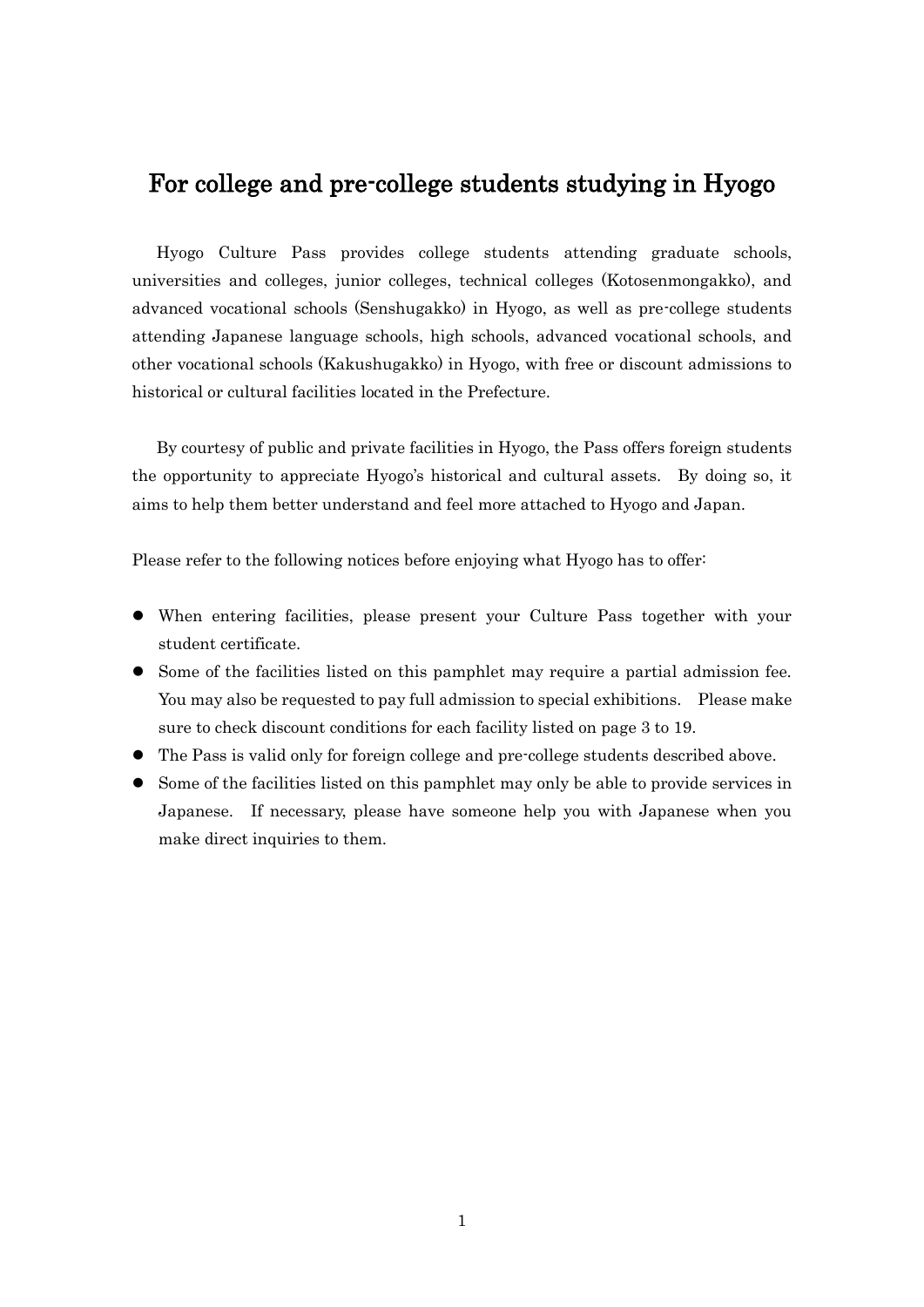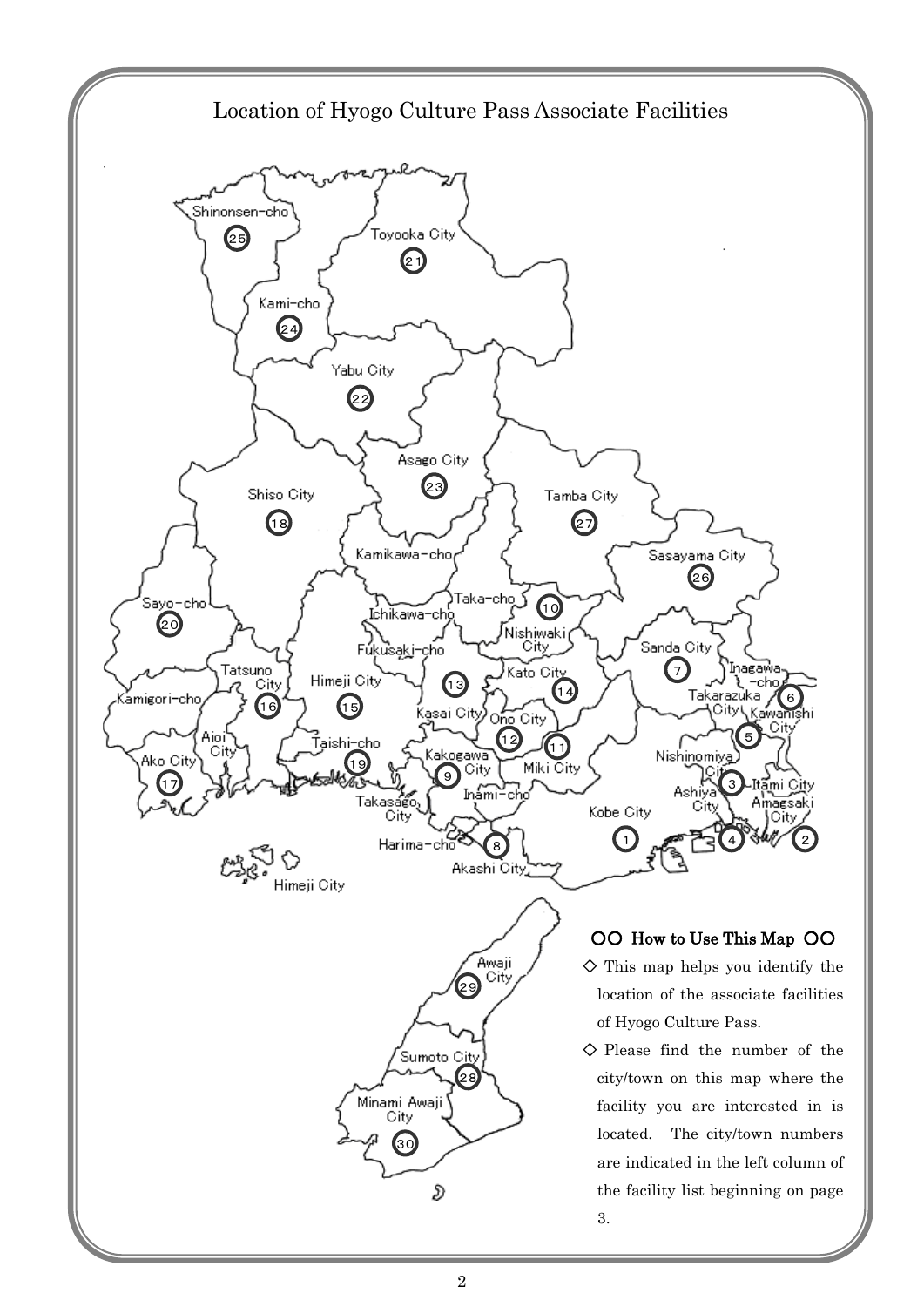## List of Hyogo Culture Pass Associate Facilities

\*Names of facilities in parentheses are tentative.

|                                  | Name/Address & Telephone                                                                                                                                                         | Discounted<br>Fee                                                                                     | Hours                                                                                                                                                                                            | Holidays                                                                                                                                                                                                            | Access                                                                                                                                                                                                                          |
|----------------------------------|----------------------------------------------------------------------------------------------------------------------------------------------------------------------------------|-------------------------------------------------------------------------------------------------------|--------------------------------------------------------------------------------------------------------------------------------------------------------------------------------------------------|---------------------------------------------------------------------------------------------------------------------------------------------------------------------------------------------------------------------|---------------------------------------------------------------------------------------------------------------------------------------------------------------------------------------------------------------------------------|
| Kobe<br>City<br>➀                | Kosetsu Museum of Art<br>2-12-1 Gunge, Mikage,<br>Higashinada-ku,<br>Kobe, Hyogo<br>TEL 078-841-0652                                                                             | ¥450<br>$\rightarrow$ Free<br>Special and<br>exhibits→Free                                            | $10:00 - 17:00$<br>(No entry after<br>16:30)                                                                                                                                                     | Mondays<br>* Open when Monday is<br>a national holiday and<br>closed on Tuesday<br>(please inquire)                                                                                                                 | $\bigcirc$ 5 minute walk from<br>Hankyu Mikage Station<br>South exit<br>$\bigcirc$ 15 minute walk<br>northwest from JR<br>Sumiyoshi Station                                                                                     |
|                                  | The Hakutsuru Fine Art<br>Museum<br>6-1-1 Sumiyoshi-Yamate,<br>Higashinada-ku, Kobe, Hyogo<br>TEL 078-851-6001                                                                   | ¥500<br>$\rightarrow$ Free                                                                            | $10:00 - 16:30$<br>(No entry after<br>16:00)                                                                                                                                                     | Mondays<br>* Open when Monday is<br>a national holiday and<br>closed on Tuesday<br>*Open only during the<br>spring exhibition (early<br>March-early June) and<br>the autumn exhibition<br>(late Sept. - early Dec.) | $\bigcirc$ 10 minute bus ride from<br>Hanshin Mikage Station or<br>a 7 minute bus ride from<br>JR Sumiyoshi Station, near<br>"Hakutsuru Bijutsukan-<br>mae" bus stop<br>$\bigcirc$ 15 minute walk from<br>Hankyu Mikage Station |
|                                  | Yokoo Tadanori Museum of<br>Contemporary Art<br>(Oji Branch of Hyogo<br>Prefectural Museum of Art)<br>3-8-30 Harada-dori, Nada-ku,<br>Kobe, Hyogo Prefecture<br>TEL 078-855-5607 | University<br><b>Students</b><br>$4550 \cdot$<br>$\rightarrow$ Free                                   | $10:00 - 18:00$<br>(No entry after<br>17:30)                                                                                                                                                     | Mondays<br>*Open only on<br>Mondays that are<br>national holidays, and<br>then closed on the<br>following Tuesday<br>Dec 31-Jan 1 (New<br>Year's holidays)<br>*May be closed for<br>maintenance                     | $\bigcirc$ 6-min. walk from<br>Hankyu Oji-koen Station<br>$\bigcirc$ 10-min. walk from JR<br>Nada Station<br>$\bigcirc$ 12-min. walk from<br>Hanshin Iwaya Station<br>(Hyogo Kenritsu<br>Bijyutsukan-mae)                       |
|                                  | Hyogo Prefectural Museum<br>of Art<br>1-1-1 Wakinohamakaigan-<br>dori, Chuo-ku, Kobe, Hyogo<br>TEL $078 - 262 - 1011$                                                            | University<br>students<br>¥400<br>$\rightarrow$ Free for both<br>special and<br>permanent<br>exhibits | $10:00 - 18:00$<br>(No entry after<br>17:30)                                                                                                                                                     | Mondays<br>*Open only on Mondays<br>that are national<br>holidays, and then closed<br>on the following Tuesday<br>New Year's holidays<br>* please inquire                                                           | $\bigcirc$ 8 minute walk from<br>Hanshin Iwaya (Hyogo<br>Kenritsu Bijyutsukan-mae)<br>Station<br>$\bigcirc$ 10 minute walk from JR<br>Nada Station<br>$\bigcirc$ 20 minute walk from<br>Hankyu Oji Koen Station                 |
| Kobe<br>City<br>$\left(1\right)$ | Disaster Reduction and<br>Human Renovation<br>Institution<br>1-5-2 Wakihamakaigan-dori,<br>Chuo-ku, Kobe, Hyogo<br>TEL 078-262-5050<br>http://www.dri.ne.jp/                     | University<br>students<br>¥450 $\cdot$<br>$\rightarrow$ Free                                          | $9:30 - 17:30$<br>(No entry after<br>16:30)<br>Jul. - Sep.<br>$9:30 - 18:00$<br>(No entry after<br>17:00)<br>$9:30 - 19:00$<br>on Friday and<br>Saturday (all year)<br>(No entry after<br>18:00) | Mondays<br>Dec. 31-Jan. 1<br>*Open only on Mondays<br>that are national<br>holidays or substitute<br>holidays and closed the<br>next weekday<br>*Open every day during<br>Golden Week                               | $O$ 10 minute walk from<br>Hanshin Iwaya Station or<br>Hanshin Kasuganomichi<br>Station<br>$O$ 12 minute walk from JR<br>Nada Station                                                                                           |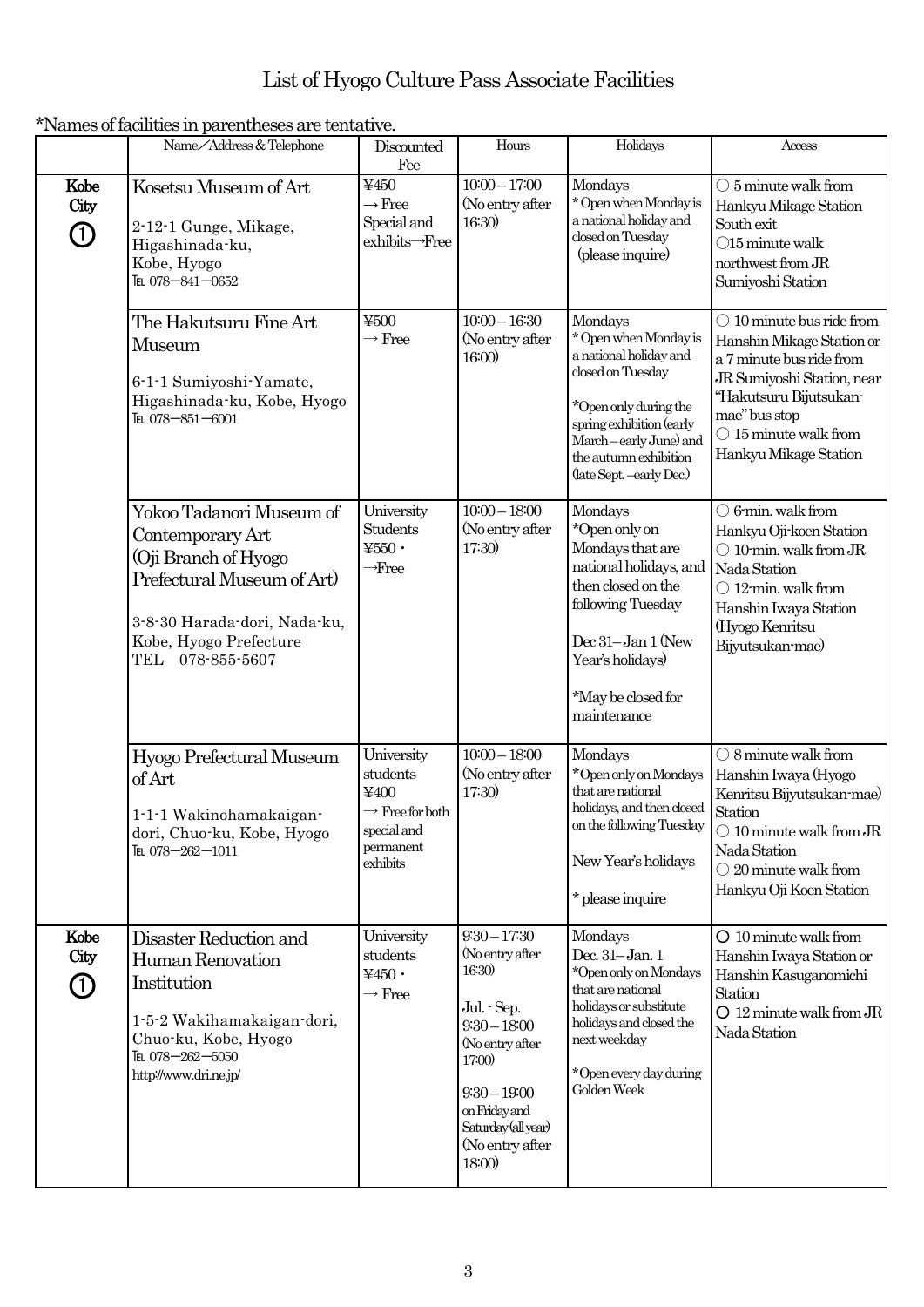|                                           | Name/Address & Telephone                                                                                                          | Discounted<br>Fee                                                         | Hours                                        | Holidays                                                                                                                              | Access                                                                                                                                                                                                                                                                        |
|-------------------------------------------|-----------------------------------------------------------------------------------------------------------------------------------|---------------------------------------------------------------------------|----------------------------------------------|---------------------------------------------------------------------------------------------------------------------------------------|-------------------------------------------------------------------------------------------------------------------------------------------------------------------------------------------------------------------------------------------------------------------------------|
|                                           | Takenaka Carpentry Tools<br>Museum<br>7-5-1 Kumochicho, Chuo-ku, Kobe,<br><b>Hyogo</b><br>TEL 078-242-0216<br>http://dougukan.jp/ | ¥500<br>$\rightarrow$ Free                                                | $9:30 - 16:30$<br>(No entry after<br>16:00)  | Mondays<br>Dec. 29-Jan. 3<br>*Open when Monday is<br>a national holiday and<br>closed on Tuesday                                      | $\bigcirc$ 3 minute walk from<br>Sanyo-shinkansen Shin-<br>kobe Station central exit<br>$\bigcirc$ 5 minute walk from<br>Kobe Municipal Subway<br>Shinkobe Station north exit<br>No 2.                                                                                        |
|                                           | Minatogawa Shrine Museum<br>of Artifacts<br>3-1-1 Tamon-dori, Chuo-ku,<br>Kobe, Hyogo<br>TEL 078-371-0001                         | $\text{\textless}\,200$<br>$\rightarrow$ Free                             | $9:30 - 16:30$                               | Temporally closed<br>* please inquire                                                                                                 | $\bigcirc$ 3 minute walk from JR<br>Kobe Station<br>O Near Hankyu, Hanshin,<br>or Sanyo Kosoku-Kobe<br>Station<br>$\bigcirc$ 5 minute walk from<br>Okurayama Station of<br>Subway Yamate Line<br>$\bigcirc$ 5 minute walk from<br>Harborland Station of<br>Subway Kaigan Line |
|                                           | Kobe Kitano Art Museum<br>2-9-6 Kitano-cho, Chuo-ku,<br>Kobe, Hyogo<br>TEL 078-251-0581                                           | ¥500<br>$\rightarrow$ Free                                                | $9:30 - 17:30$<br>(No entry after<br>17:00)  | The 3rd Tuesday of<br>the month<br>Open during<br>exhibition<br>(confirmation required)<br>Closed until July<br>2023. Please inquire. | $\bigcirc$ 15 minute walk from<br>JR, Hanshin, or Hankyu<br>Sannomiya Station<br>$\bigcirc$ 8 minute walk from<br>Subway Shin-Kobe Station                                                                                                                                    |
|                                           | <b>UCC Coffee Museum</b><br>6-6-2 Minatojimanakamachi,<br>Chuo-ku, Kobe, Hyogo<br>TEL 078-302-8880                                | ¥300<br>$\rightarrow$ Free                                                | $10:00 - 17:00$<br>(No entry after<br>16:30) | Temporally closed due<br>to Covid-19.<br>* please inquire                                                                             | $\bigcirc$ Near Portliner Minami<br>Koen Station                                                                                                                                                                                                                              |
| Kobe<br>City<br>$\textcircled{\small{1}}$ | Kobe Overseas Chinese<br><b>History Museum</b><br>3-1-1 Kaigan-dori, Chuo-ku,<br>Kobe, Hyogo<br>TEL 078-331-3855                  | ¥200<br>$\rightarrow$ Free<br>*There is a fee<br>for special<br>exhibits. | $10:00 - 17:00$<br>(No entry after<br>16:30) | Mondays, Tuesdays,<br>Sundays, and<br>national holidays<br>New Year's holidays<br>*Open on Sunday during<br>special exhibits          | $\bigcirc$ 10 minute walk from JR<br>or Hanshin Motomachi<br>Station                                                                                                                                                                                                          |
|                                           | Kobe Lampwork Glass<br>Museum<br>Nihon Building 2F, 79 Kyomachi<br>Chuo-ku, Kobe, Hyogo<br>TEL 078-393-8500                       | ¥400<br>$\rightarrow$ ¥300                                                | $10:00 - 19:00$<br>(No entry after<br>18:45  | New Year's holidays                                                                                                                   | $\bigcirc$ 8 minute walk from JR,<br>Hankyu, or Hanshin<br>Sannomiya or Motomachi<br>Station.<br>$\bigcirc$ 6 minute walk from<br>Subway Kyukyoryuchi<br>Daimarumae Station or<br>Sannomiya-Hanadokeimae<br>Station                                                           |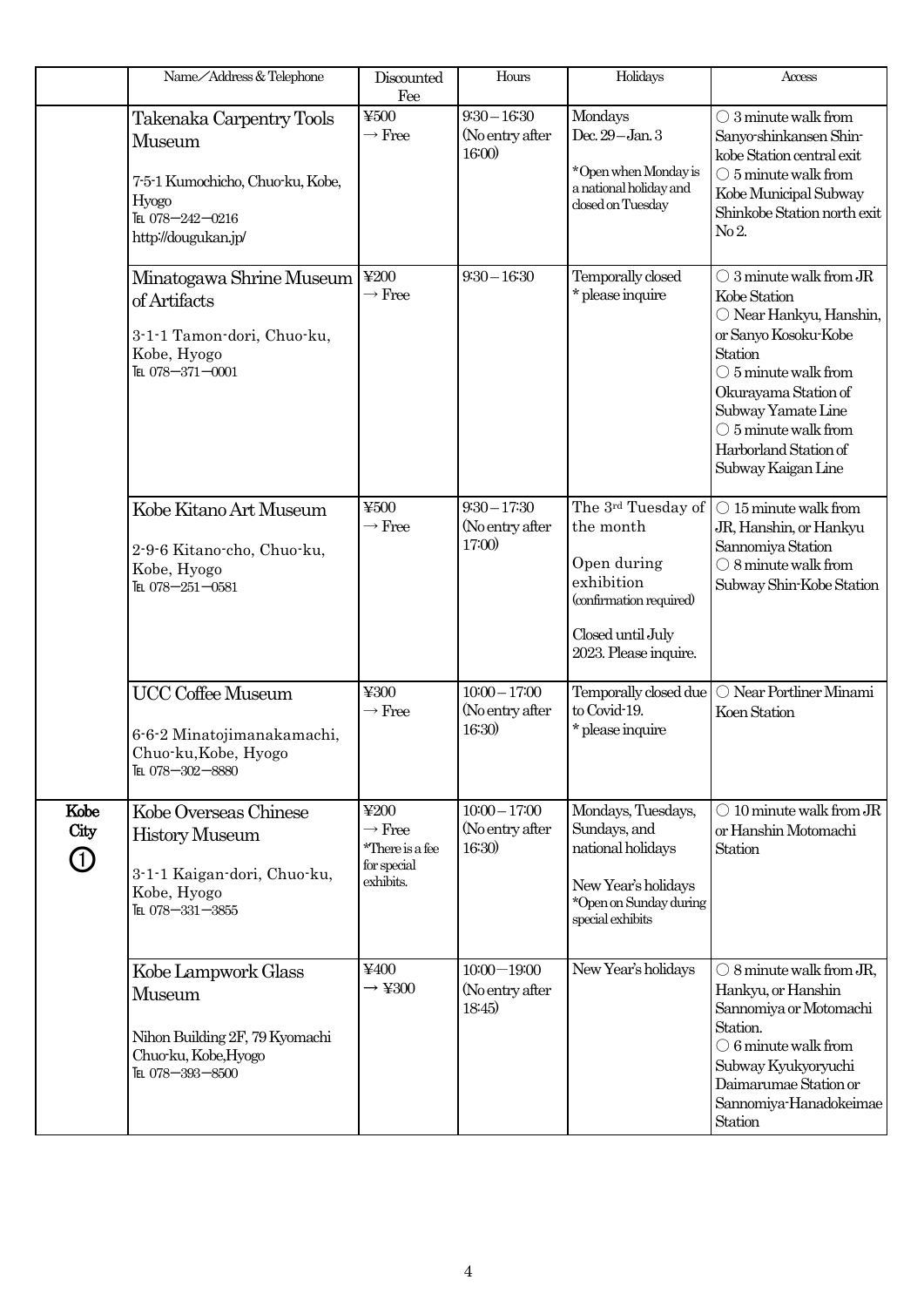|                         | Name/Address & Telephone                                                                                                                                                         | Discounted<br>Fee                                                                                                                                      | Hours                                                                                                                                                                                                          | Holidays                                                                                                                                                                                              | Access                                                                                                                                                                                                                                              |
|-------------------------|----------------------------------------------------------------------------------------------------------------------------------------------------------------------------------|--------------------------------------------------------------------------------------------------------------------------------------------------------|----------------------------------------------------------------------------------------------------------------------------------------------------------------------------------------------------------------|-------------------------------------------------------------------------------------------------------------------------------------------------------------------------------------------------------|-----------------------------------------------------------------------------------------------------------------------------------------------------------------------------------------------------------------------------------------------------|
|                         | Sun Yat-sen Memorial Hall<br>2051 Higashimaiko-cho,<br>Tarumi-ku, Kobe, Hyogo<br>TEL 078-783-7172                                                                                | ¥300<br>$\rightarrow$ Free                                                                                                                             | $10:00 - 17:00$<br>(No entry after<br>16:30)                                                                                                                                                                   | Mondays<br>New Year's holidays<br>(Dec. 29-Jan. 3)<br>* Open when Monday is<br>a national holiday and<br>closed on Tuesday                                                                            | $\bigcirc$ 5 minute walk from JR<br>Maiko Station<br>$\bigcirc$ 6 minute walk from<br>Sanyo Maiko-Koen Station<br>Parking available                                                                                                                 |
|                         | Hashi no Kagakukan<br>(Akashi Kaikyo Bridge<br><b>Exhibition Center)</b><br>4-114 Higashimaiko, Tarumi-<br>ku, Kobe, Hyogo<br>TEL 078-784-3339<br>http://www.hashinokagakukan.jp | ¥310<br>$\rightarrow$ ¥270                                                                                                                             | $9:15 - 17:00$<br>(No entry after<br>16:30)<br>$915 - 1800$<br>In summer<br>(July 20-Aug 31)<br>(No entry after<br>17:30)<br>$9:15 - 16:30$<br>In winter<br>$(Dec1\text{-}Feb28)$<br>(No entry after<br>16:00) | Mondays<br>New Year's holidays<br>$(Dec. 29 - Jan. 3)$<br>*Open when Monday is<br>a national holiday and<br>closed on Tuesday<br>*Open for the summer<br>holidays and every day<br>during Golden Week | $\bigcirc$ 5 minute walk from JR<br>Maiko Station<br>$\bigcirc$ 7 minute walk from<br>Sanyodentetu Maiko-koen<br>station                                                                                                                            |
| Amagasaki<br>City<br>2) | Chikamatsu Kinenkan<br>(Chikamatsu Memorial<br>Museum)<br>1-4-38 Kukuchi, Amagasaki,<br>Hyogo<br>TEL 06-6491-7555                                                                | University<br>students ·<br>High school<br>students<br>¥150<br>$\rightarrow$ Free                                                                      | $10:00 - 16:00$<br>(No entry<br>after 15:30)                                                                                                                                                                   | Wednesdays<br>The 2 <sup>nd</sup> Sunday of the<br>month<br>Aug. 13-16<br>Dec. 29-Jan. 7                                                                                                              | $\bigcirc$ 15 minute walk<br>southeast from JR<br>Tsukaguchi Station.<br>$\bigcirc$ Take a bus from<br>Hankyu Tsukaguchi<br>Station, Hanshin<br>Amagasaki Station, or JR<br>Amagasaki Station, and get<br>off at the Chikamatsu<br>Koenmae bus stop |
| City<br>③               | Nishinomiya Otani Memorial Art<br>Museum, Nishinomiya City<br>4-38 Nakahama-cho,<br>Nishinomiya, Hyogo<br>TEL 0798-33-0164                                                       | University<br>students ·<br>High school<br>students<br>¥100~600<br>$\rightarrow$ Free<br>(fee varies<br>depending on<br>the content of<br>the exhibit) | $10:00 - 17:00$<br>(No entry after<br>16:30)                                                                                                                                                                   | Wednesdays<br>New Year's holidays<br>*Open when Wednesday<br>is a national holiday and<br>closed on Thursday                                                                                          | $\bigcirc$ 6 minute walk from<br>Hanshin Koroen Station                                                                                                                                                                                             |
|                         | Nishinomiya Shell Museum<br>4-13-4 Nishinomiyahama,<br>Nishinomiya, Hyogo<br>TEL 0798-33-4888                                                                                    | $\textcolor{blue}{\boldsymbol{\mathfrak{Y}200}}$<br>$\rightarrow$ Free                                                                                 | $10:00 - 17:00$<br>(No entry after<br>16:30)                                                                                                                                                                   | Wednesdays<br>New Year's holidays<br>(Dec. 29-Jan.3)<br>*Open when Wednesday<br>is a national holiday and<br>closed on Thursday<br>*Open 7 days a week<br>during summer holidays                      | $\bigcirc$ 17 minute bus ride from<br>Hanshin Nishinomiya<br>Station, near Marina Park<br>Minami bus stop<br>$\bigcirc$ 23 minute bus ride from<br>JR Nishinomiya Station,<br>near Marina Park Minami<br>bus stop                                   |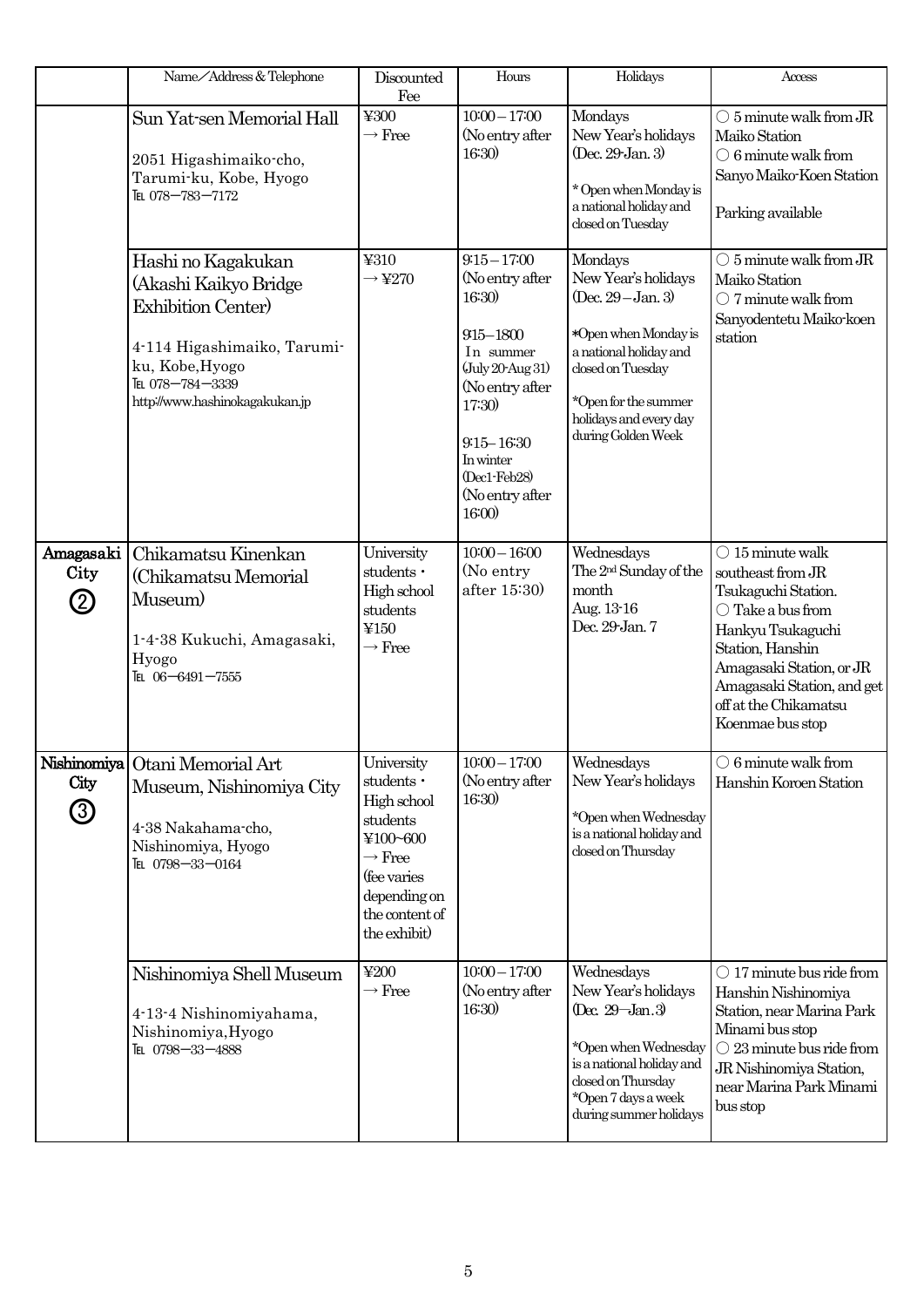|                                           | Name/Address & Telephone                                                                                | Discounted<br>Fee                                                                                                                 | Hours                                                                                 | Holidays                                                                                                                     | Access                                                                                                                                                                                                                                                                                                                                                                                                                                      |
|-------------------------------------------|---------------------------------------------------------------------------------------------------------|-----------------------------------------------------------------------------------------------------------------------------------|---------------------------------------------------------------------------------------|------------------------------------------------------------------------------------------------------------------------------|---------------------------------------------------------------------------------------------------------------------------------------------------------------------------------------------------------------------------------------------------------------------------------------------------------------------------------------------------------------------------------------------------------------------------------------------|
|                                           | The Tatsuuma Museum of<br>Archaeology<br>2-28 Matsushita-cho,<br>Nishinomiya, Hyogo<br>TEL 0798-34-0130 | University<br>students<br>$\text{\textless}100 \cdot$<br>High school<br>students<br>Free<br>$\rightarrow$ Free                    | $10:00 - 16:30$<br>(No entry after<br>16:00)                                          | Mondays<br>Winter                                                                                                            | $\bigcirc$ 2 minute walk from<br>Hanshin Koroen Station<br>$\bigcirc$ 10 minute walk from<br>Hankyu Shukugawa<br>Station<br>$O$ 7 minute walk from JR<br>Sakura Shukugawa<br><b>Station</b>                                                                                                                                                                                                                                                 |
| Ashiya<br>City<br>4                       | Ashiya City Museum of Art<br>& History<br>12-25 Ise-cho, Ashiya, Hyogo<br>TEL 0797-38-5432              | $\text{\textless}\,200$<br>$\rightarrow$ ¥100<br>*Half of regular<br>fee during<br>special<br>exhibitions                         | $10:00 - 17:00$<br>(No entry after<br>16:30)                                          | Mondays<br>New Year's holidays<br>Between exhibitions<br>*Open when Monday is<br>a national holiday and<br>closed on Tuesday | $\bigcirc$ 15 minute walk from<br>Hanshin Ashiya Station<br>$\bigcirc$ 5 minute bus ride from<br>Hanshin Ashiya Station, 2<br>minute walk from the<br>Midori-cho bus stop                                                                                                                                                                                                                                                                   |
|                                           | Ashiya City Junichiro<br>Tanizaki Memorial Hall<br>12-25 Ise-cho, Ashiya, Hyogo<br>TEL 0797-23-5852     | University &<br>High school<br>students<br>¥200<br>$\rightarrow$ ¥100<br>*half of regular<br>fee during<br>special<br>exhibitions | $10:00 - 17:00$<br>(No entry<br>after 16:30)                                          | Mondays<br>Dec. 28-Jan. 4<br>Between exhibitions<br>*Open when Monday is<br>a national holiday and<br>closed on Tuesday      | $\bigcirc$ Adjacent to the Ashiya<br>City Museum of Art &<br>History listed above                                                                                                                                                                                                                                                                                                                                                           |
|                                           | Tekisui Museum of Art<br>13-3 Yamaashiya-cho,<br>Ashiya, Hyogo<br>TEL 0797-22-2228                      | ¥420<br>$\rightarrow$ Free<br>*One day<br>Ceramic Lesson<br>fee 20% off.                                                          | $10:00 - 16:00$<br>(No entry after<br>15:30<br>*Open only in<br>spring and<br>autumn. | Mondays<br>Summer<br>Winter                                                                                                  | $\bigcirc$ 8 minute walk from<br>Hankyu Ashiyagawa<br><b>Station</b><br>$\bigcirc$ 5 minute bus ride from<br>JR Ashiya Station,<br>5 minute walk from the<br>Kaimoribashi bus stop<br>$\bigcirc$ 10 minute bus ride from<br>Hanshin Ashiya Station, 5<br>minute walk from the<br>Kaimoribashi bus stop                                                                                                                                      |
| Ashiya<br>City<br>$\bigcirc \!\! \! \! 9$ | Kyoshi Memorial Museum<br>8-22 Hirata-cho, Ashiya,<br>Hyogo<br>TEL $0797 - 21 - 1036$                   | University<br>students<br>$4500 \cdot$<br>High school<br>students<br>¥300<br>$\rightarrow$ Free                                   | $10:00 - 17:00$<br>(No entry after<br>16:30)                                          | Mondays<br>National holidays<br>The day after a<br>national<br>substitute holidays<br>New Year's holidays                    | $\bigcirc$ Take the Hankyu bus<br>from Hankyu Ashiyagawa<br>Station (bus terminal 5<br>located on the south side of<br>the station), 8 minute<br>walk from the Tennis court-<br>mae bus stop<br>$\bigcirc$ Take the Hankyu bus<br>from JR Ashiya Station<br>(bus terminal 5 located on<br>the north side of the station,<br>8 minute walk from the<br>Tennis court-mae bus stop<br>$\bigcirc$ 15 minute walk from<br>Hanshin Ashiya Station |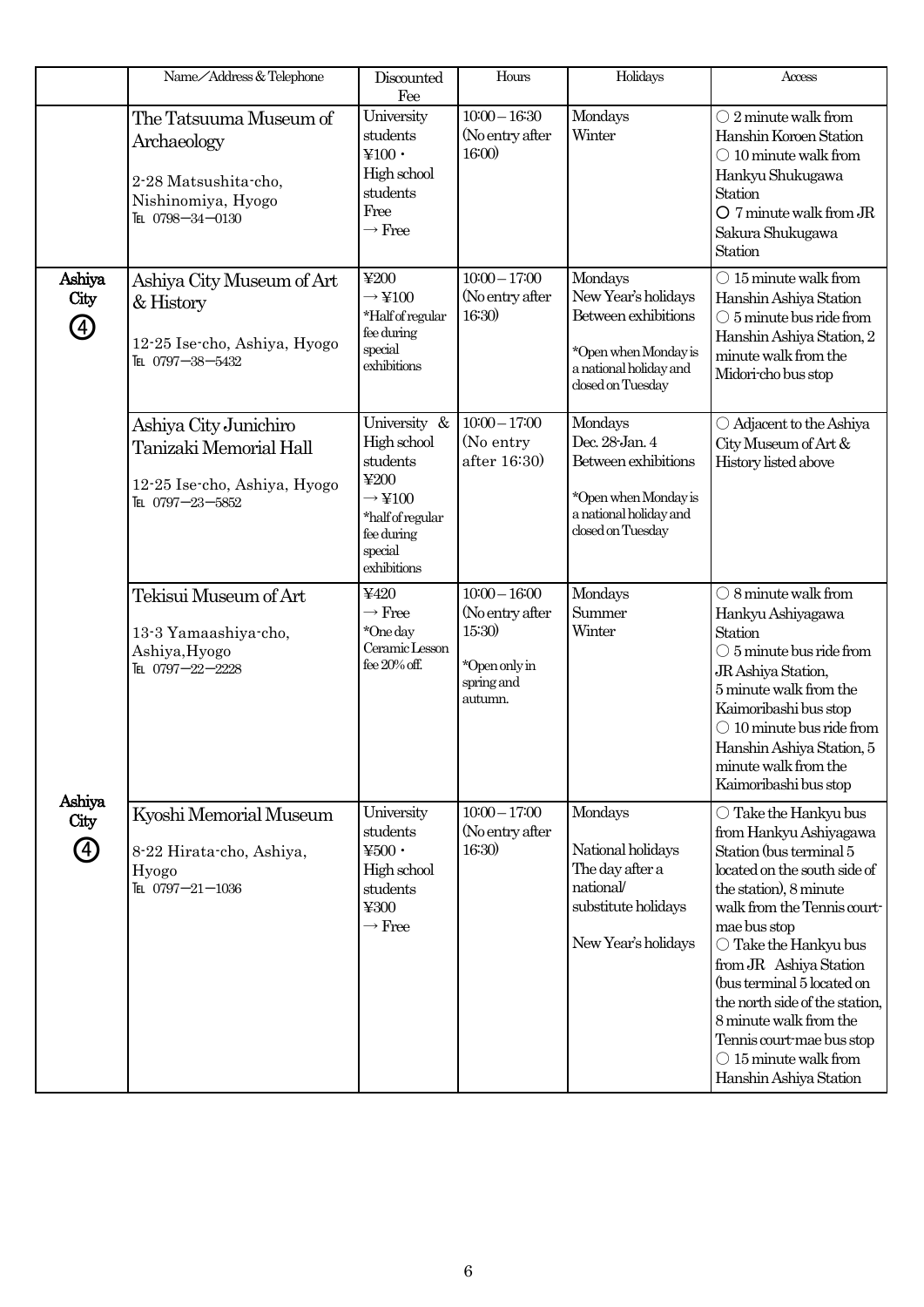|                                             | Name/Address & Telephone                                                                                                                                     | Discounted<br>Fee                                                                                                                                                                                                                     | Hours                                        | Holidays                                                                                                                                                                                                               | Access                                                                                                                                                           |
|---------------------------------------------|--------------------------------------------------------------------------------------------------------------------------------------------------------------|---------------------------------------------------------------------------------------------------------------------------------------------------------------------------------------------------------------------------------------|----------------------------------------------|------------------------------------------------------------------------------------------------------------------------------------------------------------------------------------------------------------------------|------------------------------------------------------------------------------------------------------------------------------------------------------------------|
| Takarazuka<br>City<br>$\circledS$           | The Osamu Tezuka Manga<br><b>Museum</b><br>7-65 Mukogawa-cho,<br>Takarazuka, Hyogo<br>TEL 0797-81-2970                                                       | University<br>students<br>$4700 \cdot$<br>High school<br>students<br>¥300<br>$\rightarrow$ Free                                                                                                                                       | $9:30 - 17:00$<br>(No entry after<br>16:30)  | Wednesdays<br>and other special<br>closures<br>*Open during spring and<br>summer holidays on<br>Wednesday<br>Dec 29-31<br>* please inquire                                                                             | $\bigcirc$ 10 minute walk from JR<br>or Hankyu Takarazuka<br>Station<br>$\bigcirc$ 7 minute walk from<br>Hankyu Takarazuka-<br>minamiguchi Station               |
| Kawanishi<br>City<br>$\circledS$            | The Kawanishi Folk<br><b>Museum</b><br>4-1 Gezai-cho, Kawanishi,<br>Hyogo<br>TEL 072-794-3354<br>http://www.city.kawanishi.hyogo.jp/kyoik<br>u/kyodokan.html | ¥200<br>$\rightarrow$ Free                                                                                                                                                                                                            | $10:00 - 16:30$<br>(No entry after<br>16:00) | Mondays<br>New Year's holidays<br>*Open when Monday is<br>a national holiday and<br>closed on Tuesday                                                                                                                  | $\bigcirc$ 15 minute walk from<br>Yamashita Station of the<br>Nose Dentetsu (Nose<br>Electric Railway)                                                           |
| Sanda<br>City<br>(7)                        | The Museum of Nature and<br>Human Activities, Hyogo (a<br>Museum of Biology)<br>6 Yayoigaoka, Sanda, Hyogo<br>$\text{TL}$ 079-559-2001                       | University<br><b>Students</b><br>¥150<br>$\rightarrow$ Free                                                                                                                                                                           | $10:00 - 17:00$<br>(No entry after<br>16:30) | Mondays<br>New Year's holidays<br>May be temporarily<br>closed in winter.                                                                                                                                              | $\bigcirc$ Near Flower Town<br>Station on the Kobe<br>Dentetsu (Kobe Electric<br>Railway)<br>$\bigcirc$ Near Flower Town<br>Center-mae stop on the<br>Shinki bus |
| Akashi<br>City<br>$\circledS$               | Akashi Municipal Cultural<br>Museum<br>2-13-1 Uenomaru, Akashi,<br>Hyogo<br>TEL 078-918-5400<br>http://www.akashibunpaku.com                                 | ¥150<br>$\rightarrow$ Free                                                                                                                                                                                                            | $9:30 - 18:30$<br>(No entry after<br>18:00)  | Mondays<br>New Year's holidays<br>(Dec. 29-Jan. 3)<br>*Open when Monday is<br>a national holiday or<br>during special exhibits                                                                                         | $\bigcirc$ 5 minute walk from JR<br>or Sanyo densya Akashi<br>Station                                                                                            |
| Akashi<br>City<br>$^\text{\textregistered}$ | Akashi Municipal<br>Planetarium<br>2-6 Hitomaru-cho, Akashi, Hyogo<br>TEL 078-919-5000<br>https://www.am12.jp/                                               | University<br>Students<br>¥700<br>$\rightarrow$ Free<br>*Free admission<br>for students in<br>high school or<br>below<br>*Special<br>exhibition also<br>have reduced<br>admission rates.<br>(Not applicable<br>for special<br>events) | $9:30 - 17:00$<br>(No entry after<br>16:30)  | Mondays<br>The 2 <sup>nd</sup> Tuesday of the Sanyo densya<br>month<br>New Year's holidays<br>*When either of these<br>days is a national<br>holiday, the planetarium<br>will be open but closed<br>the following day. | $\bigcirc$ 3 minute walk from<br>Hitomarumae Station<br>$\bigcirc$ 15 minute walk from JR<br>Akashi Station                                                      |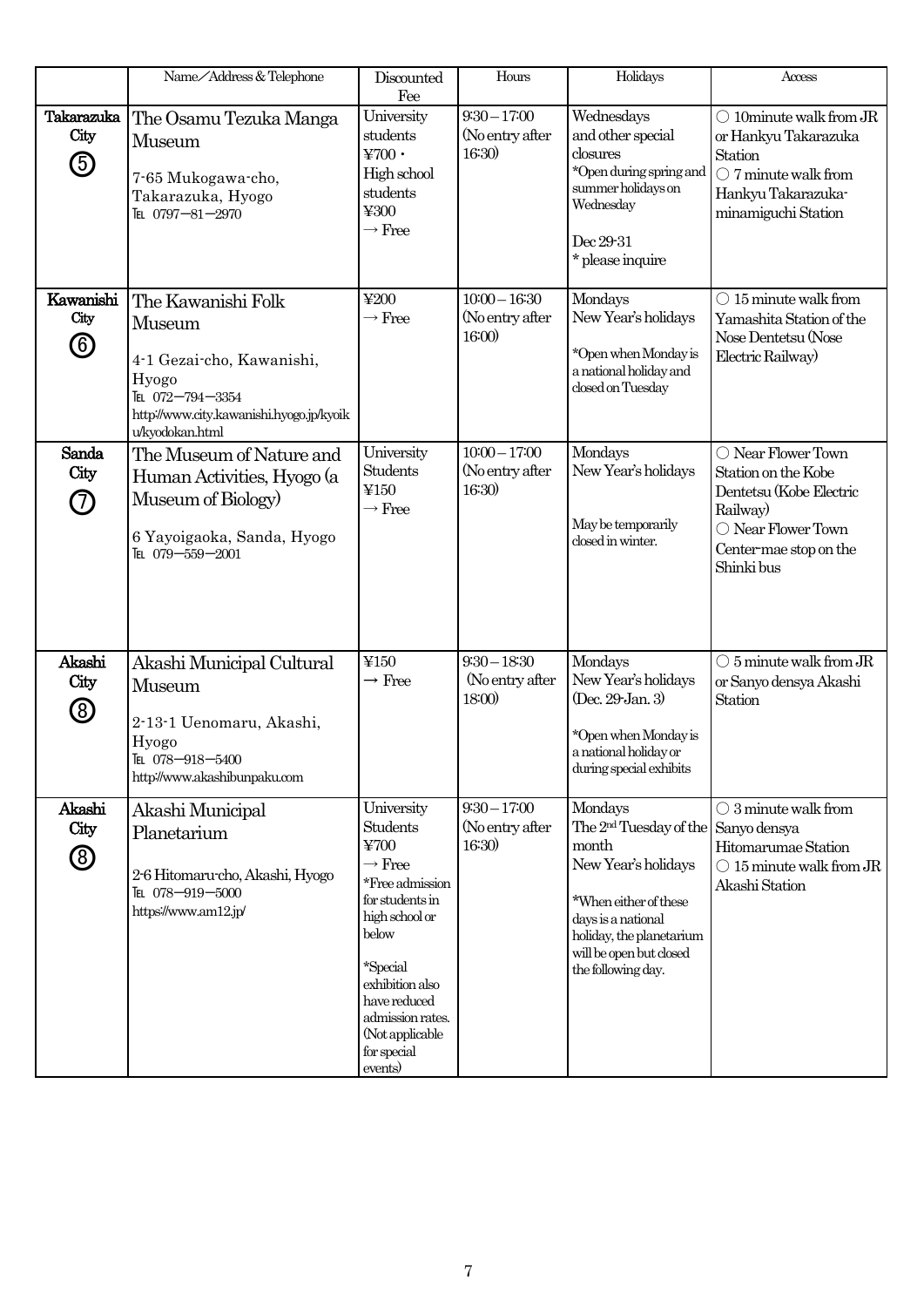|                                             | Name/Address & Telephone                                                                                                                                                             | Discounted<br>Fee                                                                                                    | Hours                                        | Holidays                                                                                                                                                                                           | Access                                                                                                                                                              |
|---------------------------------------------|--------------------------------------------------------------------------------------------------------------------------------------------------------------------------------------|----------------------------------------------------------------------------------------------------------------------|----------------------------------------------|----------------------------------------------------------------------------------------------------------------------------------------------------------------------------------------------------|---------------------------------------------------------------------------------------------------------------------------------------------------------------------|
| Kakogawa<br>City<br>$\circledS$             | Akarinokako Shiryokan<br>(Akarinokako Lighting<br>Museum)<br>803-1 Awazu, Kakogawa-cho,<br>Kakogawa, Hyogo<br>TEL 079-421-2191                                                       | ¥200<br>$\rightarrow$ Free                                                                                           | $10:00 - 17:00$                              | Saturdays, Sundays,<br>national holidays,<br>New Year's holidays<br>Bon festival                                                                                                                   | $\bigcirc$ 5 minute bus ride from<br>JR Kakogawa Station, near<br>Kakogawa Kani Saibansyo<br>Minami bus stop                                                        |
| Nishiwaki<br>City<br>$\bm{\mathbb{\Theta}}$ | Okanoyama Museum of Art,<br>Nishiwaki<br>345-1 Kamihiemachi,<br>Nishiwaki, Hyogo<br>TEL 0795-23-6223                                                                                 | $\text{\textless}\,200$<br>$\rightarrow$ Free<br>* Special<br>exhibition also<br>have reduced<br>admission<br>rates. | $10:00 - 17:00$<br>(No entry after<br>16:30) | Mondays<br>The day after national<br>holidays<br>New Year's holidays<br>(Dec. 29-Jan. 3)<br>During the change of<br>exhibit<br>*Open when Monday is<br>a national holiday and<br>closed on Tuesday | $\bigcirc$ Near Nihonhesokoen<br>Station of JR Kakogawa<br>Line<br>$\bigcirc$ 15 minute drive from<br>Takinoyashiro I.C. on the<br>Chugoku Expressway               |
| Nishiwaki<br>City<br>$\bm{\mathbb{\omega}}$ | Nishiwaki Keiido Chikyu<br>Kagakukan "Terra Dome"<br>(Nishiwaki Earth & Science<br>Museum of Longitude and<br>Latitude<br>334-2 Kamihie-cho, Nishiwaki,<br>Hyogo<br>TEL 0795-23-2772 | ¥200<br>$\rightarrow$ Free                                                                                           | $10:00 - 18:00$<br>(No entry after<br>17:30) | Mondays<br>New Year's holidays<br>*Open when Monday is<br>a national holiday and<br>closed on the following<br>day                                                                                 | $\bigcirc$ 5 minute walk from<br>Nihonhesokoen Station of<br>JR Kakogawa Line<br>$\bigcirc$ 15 minute drive from<br>Takinoyashiro I.C. on the<br>Chugoku Expressway |
| Miki<br>City<br>GD                          | Miki City Horimitsu Museum<br>of Art<br>4-5 Uenomaru-cho, Miki,<br>Hyogo<br>TEL 0794-82-9945                                                                                         | Free for<br>permanent<br>exhibitions.<br>Special<br>exhibition<br>$\rightarrow$ Free                                 | $10:00 - 17:00$<br>(No entry after<br>16:30) | Mondays<br>The day after national<br>holidays<br>Dec. 28-Jan. 4                                                                                                                                    | 5 minute walk from<br>$\left(\right)$<br>Mikiuenomaru Station on<br>the Kobe Dentetsu (Kobe)<br>Electric Railway) Ao Line                                           |
| Ono<br>City<br>⑰                            | Onoshiritsu Koukokan<br>(Ono Municipal Museum of<br>Archeaology)<br>477 Nishihonmachi, Ono,<br>Hyogo<br>TEL 0794-63-3390                                                             | ¥200<br>(special)<br>exhibits ¥300)<br>$\rightarrow$ Free                                                            | $9:30 - 17:00$<br>(No entry after<br>16:30)  | Mondays<br>Dec. 28-Jan. 4<br>*Open when Monday is<br>a national holiday and<br>closed on Tuesday                                                                                                   | $\bigcirc$ 3 minute walk from Ono<br>Station on the Kobe<br>Dentetsu (Kobe Electric<br>Railway)                                                                     |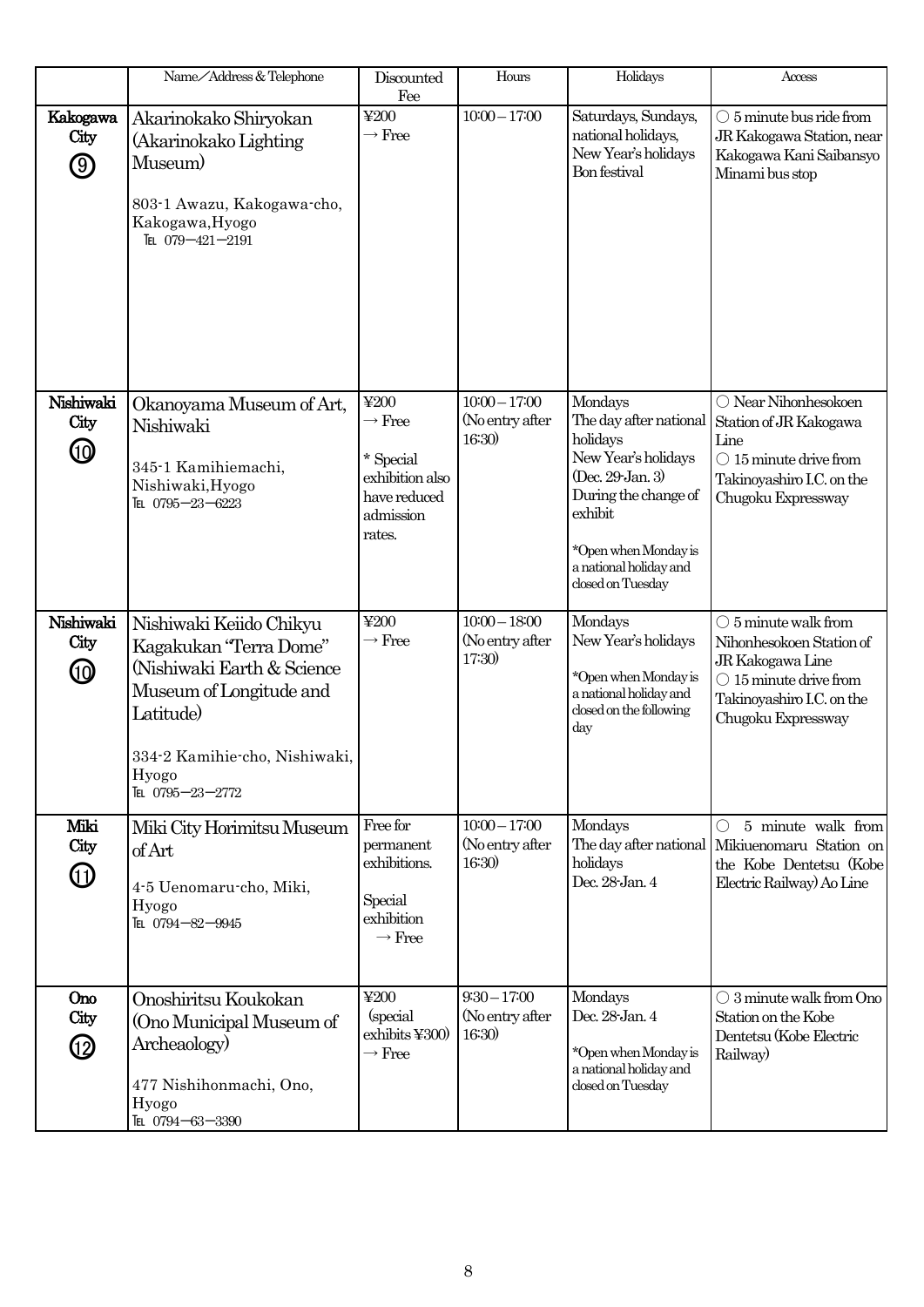|                                                     | Name/Address & Telephone                                                                                                                                           | Discounted<br>Fee                                                                                                                  | Hours                                                                                                            | Holidays                                                                                                                                                                                         | Access                                                                                                                                                                                                                                                                                                                     |
|-----------------------------------------------------|--------------------------------------------------------------------------------------------------------------------------------------------------------------------|------------------------------------------------------------------------------------------------------------------------------------|------------------------------------------------------------------------------------------------------------------|--------------------------------------------------------------------------------------------------------------------------------------------------------------------------------------------------|----------------------------------------------------------------------------------------------------------------------------------------------------------------------------------------------------------------------------------------------------------------------------------------------------------------------------|
| Kasai<br>City<br>43                                 | Hyogo Prefectural Flower<br>Center<br>1282-1 Iimori, Toyokura-cho,<br>Kasai, Hyogo<br>TEL 0790-47-1182                                                             | University<br>Students<br>¥500<br>$\rightarrow$ Free                                                                               | $9:00 - 17:00$<br>(No entry after<br>16:00)                                                                      | Wednesdays<br>Dec. 28-Jan. 1<br>*Open when Wednesday<br>is a national holiday and<br>closed on Thursday<br>*No holidays during tulip<br>festival and<br>chrysanthemum<br>exhibitions             | $\bigcirc$ 15 minutes by taxi from<br>Hojomachi Station on the<br>Hojo Tetsudo (Hojo<br>Railway)<br>$\bigcirc$ 5 minute drive from<br>Kasai I.C. on the Chugoku<br>Expressway                                                                                                                                              |
| Kato<br>City<br>$\bigcirc \hspace{-0.5ex} \bigcirc$ | Kakogawa Ryuiki Takino<br>Rekishi Minzoku Shiryokan<br>(Takino History Museum of<br>the Kakogawa River Basin)<br>1369 Shimotakino, Kato, Hyogo<br>TEL 0795-48-3422 | ¥100<br>$\rightarrow$ Free                                                                                                         | $9:00 - 17:00$                                                                                                   | Mondays<br>National holidays<br>Dec. 28-Jan. 3<br>*When Monday is a<br>national holiday closed<br>on Tuesday too.                                                                                | $\bigcirc$ 15 minute walk from<br>Takino Station on the JR<br>Kakogawa Line                                                                                                                                                                                                                                                |
| Himeji<br>City<br>$\bm{\mathbb{G}}$                 | Hyogo Prefectural Museum<br>of History<br>68 Honmachi, Himeji, Hyogo<br>TEL 079-288-9011                                                                           | University<br>students<br>¥ $150 \cdot$<br>$\rightarrow$ Free<br>*Also free for<br>special<br>exhibitions                          | $10:00 - 17:00$<br>(No entry after<br>16:30)                                                                     | Mondays<br>*Open when Monday is<br>a national holiday and<br>closed on the following<br>working day<br>NewYear's holidays<br>Due to renovations,<br>closed until March 2023.<br>* please inquire | $\bigcirc$ 8 minute bus ride<br>(Shinki bus, via: Himeji<br>Medical Center) from JR or<br>Sanyo Himeji Station, near<br>Himeyamakouen-kita ·<br>Hakubutsukan-mae bus<br>stop<br>$\bigcirc$ 8 minute bus ride (Shiro-<br>shuhen Kanko Loop bus)<br>from JR or Sanyo Himeji<br>Station, near<br>Hakubutsukan-mae bus<br>stop |
|                                                     | Himeji Castle<br>68 Honmachi, Himeji, Hyogo<br>TEL 079-285-1146                                                                                                    | University<br>students<br>$\textcolor{red}{\textbf{41,000}}\cdot$<br>High school<br>students<br>¥300<br>$\rightarrow$ Free         | $9:00 - 16:00$<br>(Gates close at<br>17:00)<br>$9:00 - 17:00$<br>(Apr. 27 - Aug. 31)<br>(Gates close at<br>1800) | Dec. 29-30                                                                                                                                                                                       | $\bigcirc$ 25 minute walk from<br>JR Himeji Station<br>$\bigcirc$ 5 minute bus ride from<br>JR Himeji Station, 5<br>minute walk from Himejijo<br>Otemon Kokoen-mae bus<br>stop                                                                                                                                             |
|                                                     | Himejishi Heiwa Shiryoukan<br>(Himeji Peace Museum)<br>475 Nishinobusue, Himeji,<br>Hyogo<br>TEL 079-291-2525                                                      | University<br>students ·<br>High school<br>students<br>¥210<br>$\rightarrow$ Free<br>*Special<br>exhibitions<br>$\rightarrow$ Free | $9:30 - 17:00$<br>(No entry after<br>16:30)                                                                      | New Year's holidays<br>$(Dec. 28 - Jan. 5)$<br>The day after national<br>holidays<br>*excluding Saturdays,<br>Sundays and national<br>holidays                                                   | $\bigcirc$ 7 minute bus ride from<br>JR Himeji Station south<br>exit and 15 minute walk<br>north from Himeji-shi<br>Bunka Center-mae bus<br>stop<br>$\bigcirc$ 15 minute walk west<br>from Sanyo Tegara Station                                                                                                            |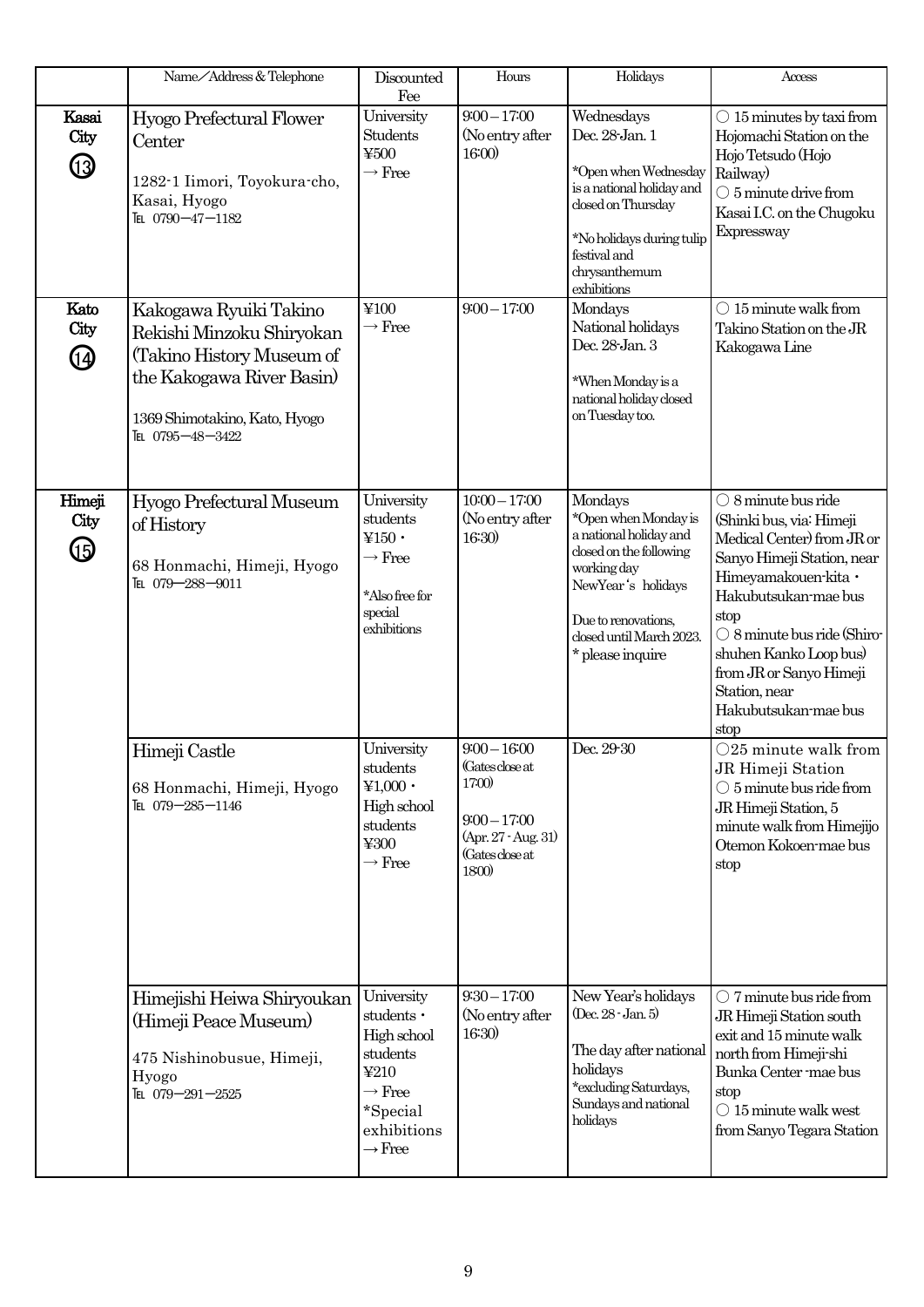|                     | Name/Address & Telephone                                                                                            | Discounted<br>Fee                                                                                                                           | Hours                                                                                                                | Holidays                                                                                                                                                                                                                                         | Access                                                                                                                                                                                                                |
|---------------------|---------------------------------------------------------------------------------------------------------------------|---------------------------------------------------------------------------------------------------------------------------------------------|----------------------------------------------------------------------------------------------------------------------|--------------------------------------------------------------------------------------------------------------------------------------------------------------------------------------------------------------------------------------------------|-----------------------------------------------------------------------------------------------------------------------------------------------------------------------------------------------------------------------|
| Himeji<br>City<br>⊕ | Himeji Castle<br>Nishioyashikiato Teien<br>Kokoen (Kokoen Garden)<br>68 Honmachi, Himeji, Hyogo<br>TEL 079-289-4120 | University<br>Students<br>$\overline{4310}$ .<br>High school<br>students<br>¥150<br>$\rightarrow$ Free                                      | $9:00 - 17:00$<br>(No entry after<br>16:30)<br>$9:00 - 18:00$<br>(Apr. 27 - Aug.<br>31)<br>(No entry after<br>17:30) | New Year's holidays<br>Dec. 29, 30                                                                                                                                                                                                               | $\bigcirc$ 15 minute walk from JR<br>or Sanyo Himeji Station<br>$\bigcirc$ 5 minute bus ride from<br>JR or Sanyo Himeji<br>Station, 5 minute walk<br>from Choukaku Tokubetsu<br>Shien Gakko · Kokoen-<br>mae bus stop |
|                     | Himeji City Museum of Art<br>68-25 Honmachi, Himeji,<br>Hyogo<br>TEL 079-222-2288                                   | ¥150<br>$\rightarrow$ Free<br>*There is a fee<br>for special<br>exhibits                                                                    | $10:00 - 17:00$<br>(No entry after<br>16:30)                                                                         | Mondays<br>*Open when Monday is<br>a national holiday and<br>closed on Tuesday                                                                                                                                                                   | $\bigcirc$ 6 minute bus ride from<br>JR or Sanyo Himeji<br>Station, near Himeyama<br>koen minami · Iryo<br>center · Bijutsukan-mae<br>bus stop<br>$\bigcirc$ 20 minute walk from<br>Himeji Station                    |
|                     | Shosha Art & Craft Museum<br>1223 Shosha, Himeji, Hyogo<br>TEL 079-267-0301                                         | ¥210<br>$\rightarrow$ Free                                                                                                                  | $10:00 - 17:00$<br>(No entry after<br>16:30)                                                                         | Mondays<br>The day after all<br>national holidays<br>New Year's holidays<br>$(Dec.25 \text{-} Jan.5)$<br>*Closed on Tuesday<br>when Monday is a<br>national holiday<br>*Open the day after<br>national holidays when it<br>is Saturday or Sunday | $\bigcirc$ 25 minute bus ride from<br>JR or Sanyo Himeji Station<br>and 3 minute walk from<br>Shoshazan Ropeway bus<br>stop                                                                                           |
|                     | Himeji City Museum of<br>Literature<br>84 Yamanoi-cho, Himeji,<br>Hyogo<br>TEL 079-293-8228                         | ¥210<br>$\rightarrow$ Free<br>*Additional fee is<br>required for<br>special exhibits                                                        | $10:00 - 17:00$<br>(No entry after<br>16:30)                                                                         | Mondays<br>The day after all<br>national holidays<br>New Year's holidays<br>$(Dec.25 \cdot Jan.5)$<br>*Closed on Tuesday<br>when Monday is a<br>national holiday<br>*Open the day after<br>national holidays when it<br>is Saturday or Sunday    | $\bigcirc$ 6 minute bus ride from<br>JR/Sanyo Himeji Station, 4<br>minute walk from the<br>Ichinohashi Bungakukan-<br>mae bus stop                                                                                    |
|                     | Enzan Memorial Museum of<br>Art<br>1-1-8 Nishiimajuku, Himeji,<br>Hyogo<br>TEL 079-292-3433                         | University<br>students ·<br>High school<br>students<br>$\frac{1}{2}500$<br>$\rightarrow$ Free<br>*There is a fee<br>for special<br>exhibits | $10:00 - 17:00$<br>(No entry after<br>16:30)                                                                         | Mondays<br>New Year's holidays<br>* Open when Monday is<br>a national holiday and<br>closed on following<br>Tuesday<br>*Subject to periodic<br>closures.                                                                                         | $\bigcirc$ 10 minute bus ride from<br>JR Himeji Station, 2<br>minute walk from the<br>Kotogaoka Koko - mae bus<br>stop                                                                                                |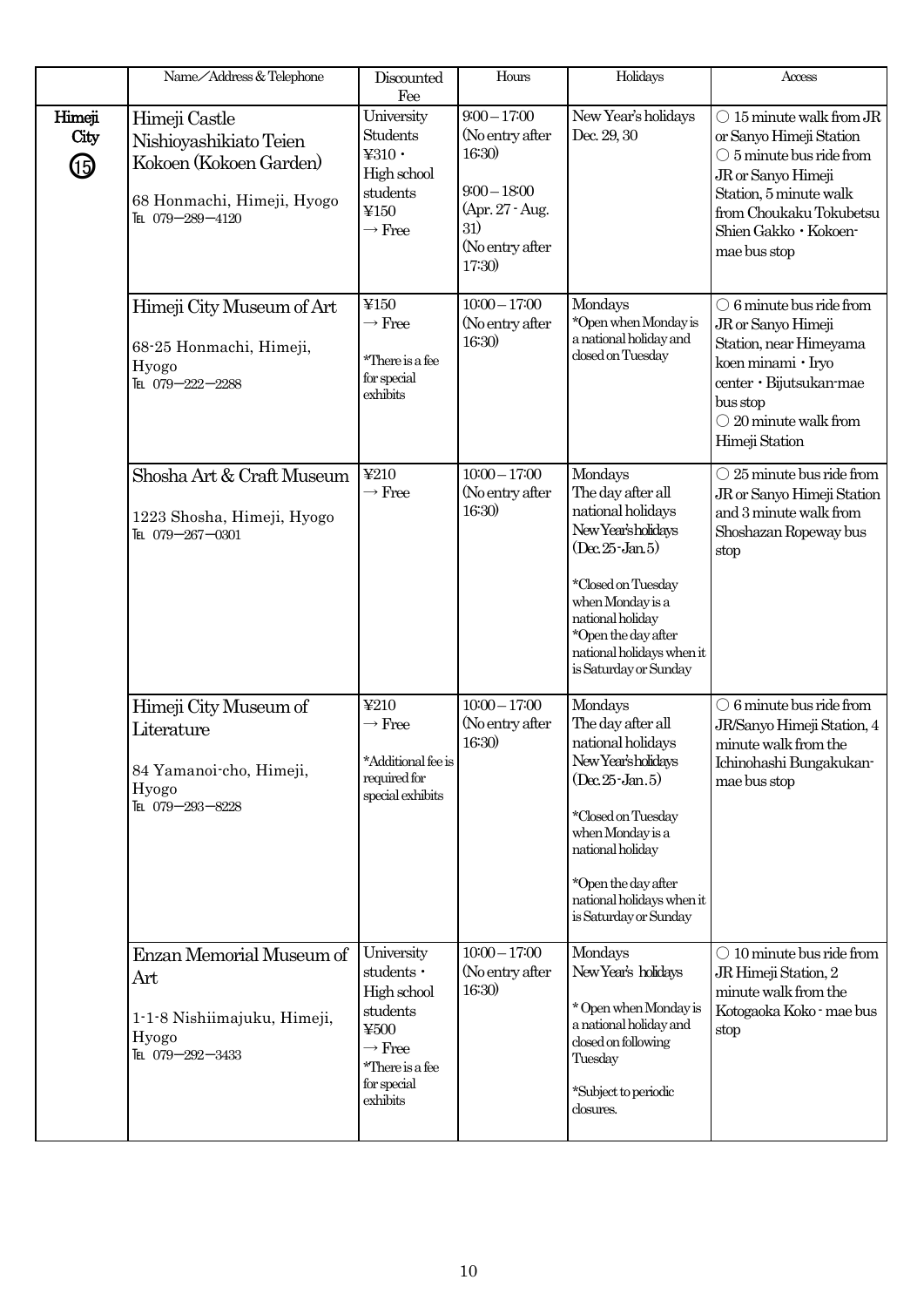| Himeji<br>City<br>⊕          | Japan Toy Museum<br>671-3 Nakanino, Kodera-cho,<br>Himeji, Hyogo<br>TEL 079-232-4388                                                                      | ¥400<br>$\rightarrow$ ¥300                                                                                                    | $10:00 - 17:00$                             | Wednesdays<br>*Open when Wednesday<br>is a national holiday<br>Dec. 28-Jan. 3                                                                                                                                                                | $\bigcirc$ 15 minute walk from<br>Kouro Station on the JR<br><b>Bantan Line</b>                                                                                                                                                                                                                    |
|------------------------------|-----------------------------------------------------------------------------------------------------------------------------------------------------------|-------------------------------------------------------------------------------------------------------------------------------|---------------------------------------------|----------------------------------------------------------------------------------------------------------------------------------------------------------------------------------------------------------------------------------------------|----------------------------------------------------------------------------------------------------------------------------------------------------------------------------------------------------------------------------------------------------------------------------------------------------|
| Tatsuno<br>City<br><b>60</b> | Usukuchi Tatsuno Soy Sauce<br>Museum<br>54-1 Ote, Tatsuno-cho, Tatsuno,<br>Hyogo<br>$\text{EL}$ 0791-63-4573                                              | ¥10<br>$\rightarrow$ Free                                                                                                     | $9:00 - 17:00$<br>(No entry after<br>16:30) | Mondays<br>* Open when Monday is<br>a national holiday and<br>closed on Tuesday<br>New Year's holidays<br>(confirmation required)                                                                                                            | $\bigcirc$ 20 minute walk from<br>Hon-Tatsuno Station on<br>the JR Kishin Line                                                                                                                                                                                                                     |
|                              | Kajokan (Kajo Museum of<br>the Humanities)<br>30-3 Kamikajo, Tatsuno,<br>Tatsuno, Hyogo<br>TEL 0791-63-2900                                               | ¥100<br>$\rightarrow$ Free                                                                                                    | $9:30 - 17:00$<br>(No entry after<br>16:30) | Mondays<br>(except for national<br>holidays)<br>* Open when Monday is<br>a national holiday and<br>closed on Tuesday and<br>Wednesday                                                                                                        | $\bigcirc$ 20 minute walk from<br>Hon-Tatsuno Station on<br>the JR Kishin Line                                                                                                                                                                                                                     |
|                              | Ibonoito Shiryokan, Somen<br>no Sato (Threads of the Ibo,<br>Home of Somen Noodles)<br>56 Okumura, Kamioka,<br>Tatsuno, Hyogo<br>$\text{TL}$ 0791-65-9000 | University<br>students<br>$\text{\textless}\,300$<br>High school<br>students<br>$\text{\textless}\,200$<br>$\rightarrow$ Free | $9:00 - 17:00$<br>(No entry after<br>16:30) | Mondays<br>New Year's holidays<br>*Open when Monday is<br>a national holiday and<br>closed on Tuesday                                                                                                                                        | $\bigcirc$ 15 minute walk from<br>Higashi-Hashisaki Station<br>of JR Kishin Line                                                                                                                                                                                                                   |
|                              | Tatsuno City Museum of<br>History & Culture<br>128-3 Kamikajo, Tatsuno,<br>Tatsuno, Hyogo<br>TEL 0791-63-0907                                             | ¥100<br>$\rightarrow$ Free                                                                                                    | $9:00 - 17:00$<br>(No entry after<br>16:30) | Mondays<br>(except for national<br>holidays)<br>Days following<br>national holidays<br>(closed Tuesday or<br>Wednesday if the<br>preceding Saturday or<br>Monday is a holiday)<br>Dec. 27-Jan. 4, before<br>and after special<br>exhibitions | $\bigcirc$ 20 minute walk from<br>Hon-Tatsuno Station on<br>the JR Kishin Line                                                                                                                                                                                                                     |
|                              | Tatsuno City Murotsu<br>Museum of Folklore<br>306 Murotsu, Mitsu-cho,<br>Tatsuno, Hyogo<br>TEL 079-324-0650                                               | ¥200<br>$\rightarrow$ Free                                                                                                    | $9:30 - 17:00$<br>(No entry after<br>16:30  | Mondays<br>(except for national<br>holidays)<br>Days after national<br>holidays (except for<br>Sat, Sun and national<br>holidays)<br>The last day of the<br>month<br>(except Sat and Sun)<br>Dec. 28-Jan. 4                                  | $\bigcirc$ 25 minute bus ride from<br>Sanyo Aboshi Station, 5<br>minute walk from the<br>Shinki Murotsu bus stop on<br>a bus bound for Oura via<br>Shiminbyouin<br>$\bigcirc$ Please use a share taxi<br>'Akane-chan' during the<br>time when the bus does not<br>run (reservation is<br>required) |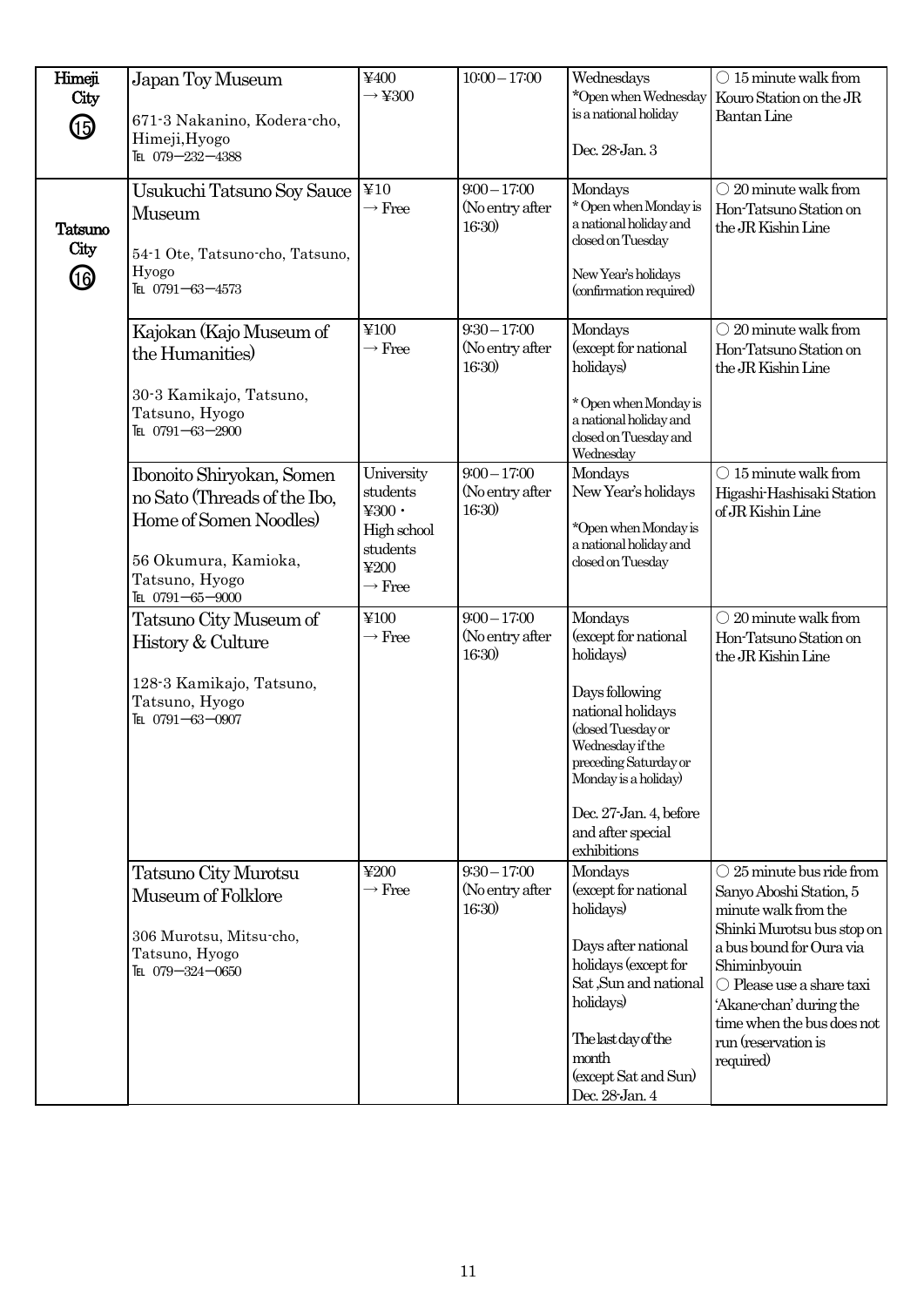| <b>Tatsuno</b><br>City<br><b>6</b> | Tatsuno City Murotsu Ocean<br>Port Museum<br>457 Murotsu, Mitsu-cho,<br>Tatsuno, Hyogo<br>TEL 079-324-0595                     | $\yen 200$<br>$\rightarrow$ Free<br>$\yen$ 200                            | $9:30 - 17:00$<br>(No entry after<br>16:30)<br>$9:00 - 17:00$ | Mondays<br>(except for national<br>holidays)<br>Day after national<br>holidays (except for<br>Sat, Sun and national<br>holidays)<br>The last day of the<br>month (except Sat and<br>Sun)<br>Dec. 29-Jan. 4 | $\bigcirc$ 25 minute bus ride from<br>Sanyo Aboshi Station, 7<br>minute walk from the<br>Shinki Murotsu bus stop on<br>a bus bound for Oura via<br>Shiminbyouin<br>$\bigcirc$ Please use a share taxi<br>'Akane-chan' during the<br>time when the bus does not<br>run (reservation is<br>required)<br>$\bigcirc$ 20 minute walk from JR |
|------------------------------------|--------------------------------------------------------------------------------------------------------------------------------|---------------------------------------------------------------------------|---------------------------------------------------------------|------------------------------------------------------------------------------------------------------------------------------------------------------------------------------------------------------------|-----------------------------------------------------------------------------------------------------------------------------------------------------------------------------------------------------------------------------------------------------------------------------------------------------------------------------------------|
| Ako<br>City<br>$\bigcirc$          | Ako City Museum of History<br>916-1 Kamikariya, Ako, Hyogo<br>TEL 0791-43-4600                                                 | $\rightarrow$ Free                                                        | (No entry after<br>16:30)                                     | Wednesdays<br>Dec. 28-Jan. 4<br>*Open when Tuesday is<br>a national holiday and<br>closed on Wednesday                                                                                                     | Banshu-Ako Station                                                                                                                                                                                                                                                                                                                      |
|                                    | Ako Folk Culture Museum<br>805-2 Kariya, Ako, Hyogo<br>$\text{EL}$ 0791-42-1361                                                | ¥100<br>$\rightarrow$ Free                                                | $9:00 - 17:00$<br>(No entry after<br>16:30)                   | Wednesdays<br>Dec. 28-Jan. 4<br>*Open when Tuesday is<br>a national holiday and<br>closed on Wednesday                                                                                                     | $\bigcirc$ 25 minute walk from JR<br>Banshu-Ako Station                                                                                                                                                                                                                                                                                 |
|                                    | Oishi Jinja Gishi Shiryokan<br>(The Loyal Samurai Museum<br>of Oishi Shrine)<br>129 Kamikariya, Ako, Hyogo<br>TEL 0791-42-2054 | ¥450<br>$\rightarrow$ Free                                                | $8:30 - 17:00$                                                | Open year-round                                                                                                                                                                                            | $\bigcirc$ 10 minute walk from JR<br>Banshu-Ako Station                                                                                                                                                                                                                                                                                 |
|                                    | Kagakuji Zen Temple<br>1992 Kariya, Ako, Hyogo<br>TEL 0791-42-2068                                                             | ¥200<br>$\rightarrow$ Free                                                | $9:00 - 16:00$                                                | Open year-round                                                                                                                                                                                            | $\bigcirc$ 10 minute walk from JR<br>Banshu-Ako Station                                                                                                                                                                                                                                                                                 |
|                                    | Ako City Tabuchi Museum of<br>Art<br>314-10 Misaki, Ako, Hyogo<br>TEL 0791-42-0520                                             | $\textcolor{blue}{\boldsymbol{\mathfrak{200}}}$<br>$\rightarrow$ Free     | $9:00-17:00$<br>(No entry after<br>16:30)                     | Tuesdays<br>New Year's holidays<br>(Dec. 28-Jan. 4)<br>*Open when Tuesday is<br>a holiday and closed on<br>Wednesday                                                                                       | $\bigcirc$ 15 minute bus ride from<br>JR Banshu-Ako Station,<br>near Kawaguchi-cho<br>Higashi Teiryujo bus stop                                                                                                                                                                                                                         |
| Shiso<br>City<br>(B)               | Shiso City Museum of<br>History<br>633 Mikatamachi, Ichinomiya-<br>cho, Siso, Hyogo<br>TEL 0790-74-8855                        | ¥300<br>$\rightarrow$ Free                                                | $9:00 - 17:00$<br>(No entry after<br>16:30)                   | Mondays<br>(except national<br>holidays)<br>The following day of a<br>national holiday<br>New Year's holidays                                                                                              | $\bigcirc$ 5 minute walk from the<br>Ebara Iseki Koen bus stop<br>$\bigcirc$ 40 minute drive from<br>Yamasaki I.C. on the<br>Chugoku Expressway                                                                                                                                                                                         |
| Taishi<br>cho<br>9                 | Taishi Museum of History<br>1310-1 Ikaruga, Taishi-cho,<br>Ibo-gun, Hyogo<br>TEL $079 - 277 - 5100$                            | Free<br>*There is a fee<br>for special<br>exhibits.<br>$\rightarrow$ Free | $10:00 - 18:00$<br>(No entry after<br>17:30)                  | Tuesdays<br>The day after all<br>national holidays<br>Dec. 29-Jan. 3                                                                                                                                       | $\bigcirc$ Near Ikaruga bus stop<br>on a bus departing from JR<br>Aboshi Station                                                                                                                                                                                                                                                        |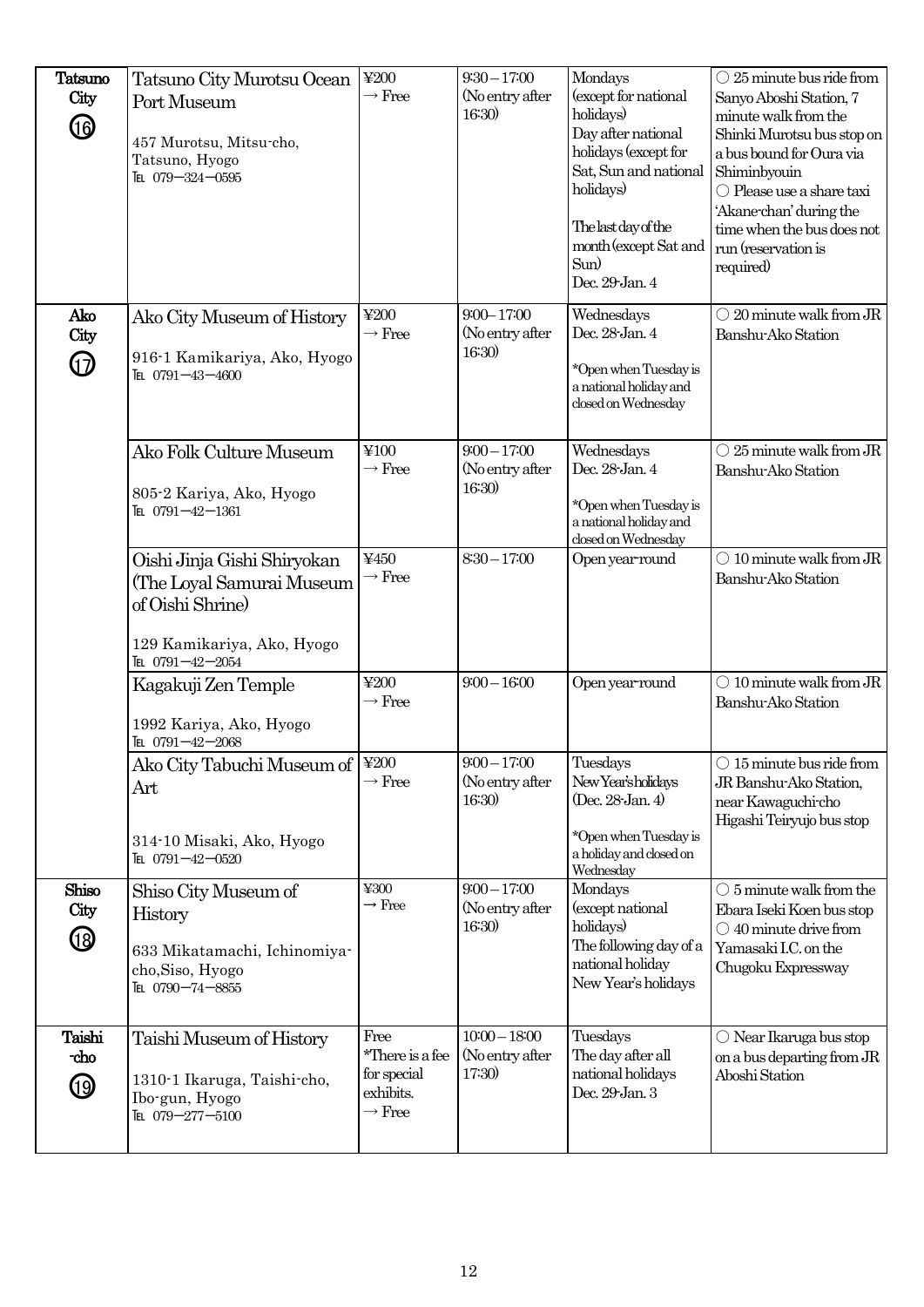| Sayo<br>-cho<br>20     | Sayo-choritsu Hirafuku<br>Kyodokan<br>(Sayo Municipal Hirafuku<br><b>Folk Museum</b> )<br>594 Hirafuku, Sayo-cho, Sayo-<br>gun, Hyogo<br>TEL 0790-83-2635<br>Kozuki Historical Museum               | ¥200<br>$\rightarrow$ Free<br>University                                                                                           | $9:00 - 16:00$<br>$10:00 - 16:00$           | Mon-Fri<br>*Open only on weekends<br>and national holidays<br>New Year's holidays<br>(Dec.29-Jan. 3)<br>Mon-Fri                                                                                              | $\bigcirc$ 7 minute walk from<br>Chizu Kyuko (Chizu<br>Express) Hirafuku Station<br>$\bigcirc$ 10 minute walk from                                                                                                                      |
|------------------------|-----------------------------------------------------------------------------------------------------------------------------------------------------------------------------------------------------|------------------------------------------------------------------------------------------------------------------------------------|---------------------------------------------|--------------------------------------------------------------------------------------------------------------------------------------------------------------------------------------------------------------|-----------------------------------------------------------------------------------------------------------------------------------------------------------------------------------------------------------------------------------------|
|                        | 373 Kozuki Sayo-cho, Sayo-gun,<br><b>Hyogo</b><br>TEL 0790-86-1616                                                                                                                                  | students<br>$\frac{1}{200}$ .<br>High school<br>students<br>¥150<br>$\rightarrow$ Free                                             |                                             | *Open only on weekends<br>and national holidays<br>New Year's holidays<br>(Dec. 29-Jan. 3)                                                                                                                   | Kozuki Station on the JR<br>Kishin Line<br>$\bigcirc$ 5 minute drive from<br>Kuzaki Station of Chizu<br>Kyuko<br>$\bigcirc$ 10 minute drive from<br>Sayo I.C.                                                                           |
| Toyooka<br>City<br>21) | Hyogo Prefectural<br>Maruyamagawa Park<br>Museum of Art<br>1163 Oshima Toyooka, Hyogo<br>TEL 0796-28-3085<br>http://www.maruyamagawa.com                                                            | University<br>students<br>¥350<br>$\rightarrow$ Free                                                                               | $9:00 - 17:00$                              | Mondays<br>*Open when Monday is<br>a national holiday and<br>closed on Tuesday<br>Dec. 31-Jan. 1<br>*Open every day from<br>May to October and<br>during winter holidays<br>excluding New Year's<br>holidays | $\bigcirc$ 6 minute bus ride<br>(Zentan bus, via: Hiyoriyama)<br>from JR Kinosaki Onsen<br>Station, and 20 minute<br>walk from Oshima Station<br>$\bigcirc$ 23 mitute bicycle ride<br>(rental) from JR Kinosaki<br><b>Onsen Station</b> |
| Toyooka<br>City<br>Q)  | Genbudo Museum<br>1362 Akaishi, Toyooka, Hyogo<br>TEL 0796-23-3821                                                                                                                                  | University<br>students ·<br>High school<br>students<br>¥800<br>$\rightarrow$ ¥400                                                  | $9:00 - 17:00$                              | Dec 31, Jan 1, 11, 18, 25                                                                                                                                                                                    | $\bigcirc$ 7 minutes by ferry boat<br>from JR Genbudou Station.<br>$\bigcirc$ 10 minutes by taxi from<br>JR Kinosaki Onsen Station.                                                                                                     |
|                        | Toyooka city Takenokawa<br>Minato kan<br>422 Takeno, Takeno-cho, Toyooka,<br><b>Hyogo</b><br>TEL $0796 - 47 - 1555$                                                                                 | Free                                                                                                                               | $9:00 - 17:00$<br>(No entry after<br>16:30) | Wednesdays<br>Dec. 29-Jan. 3                                                                                                                                                                                 | $\bigcirc$ 15 minute walk from the<br>Takeno Station on the JR<br>Sanin Main Line                                                                                                                                                       |
|                        | Toyookacity Art Museum -<br>Itoh Kiyonaga Memorial<br>Hall-<br>98 Uchimachi, Izushi-cho, Toyooka,<br><b>Hyogo</b><br>TEL 0796-52-5456<br>https://www.city.toyooka.lg.jp/kanko/miru/itoh-<br>museum/ | University<br>students •<br>High school<br>students<br>¥300<br>$\rightarrow$ Free<br>*Special<br>exhibitions are<br>non-applicable | $9:30 - 17:00$<br>(No entry after<br>16:30  | Wednesdays<br>Dec. 28-Jan. 4<br>*Open when Wednesday<br>is a holiday and closed on<br>Thursday<br>* Closed during changing<br>of exhibit                                                                     | $\bigcirc$ 5 minute walk from the<br>Zentan Izushi Eigyosho bus<br>stop on a bus bound for<br>Izushi departing from the<br>JR San-in Main Line<br>Toyooka Station                                                                       |
|                        | Toyooka Municipal Izushi<br>Karou Yashiki Historical<br>Home<br>98-9 Uchimachi, Izushi-cho,<br>Toyooka, Hyogo<br>TEL 0796-52-3416                                                                   | University<br>students ·<br>High school<br><b>Students</b><br>¥120<br>$\rightarrow$ Free                                           | $9:30 - 17:00$<br>(No entry after<br>16:30) | Nov. 3 (holiday),<br>Dec. 31-Jan. 1<br>*However, other<br>temporary periods of<br>closure may occur                                                                                                          | $\bigcirc$ 5 minute walk from the<br>Zentan Izushi Eigyosho bus<br>stop on a bus bound for<br>Izushi departing from the<br>JR San-in Main Line<br>Toyooka Station                                                                       |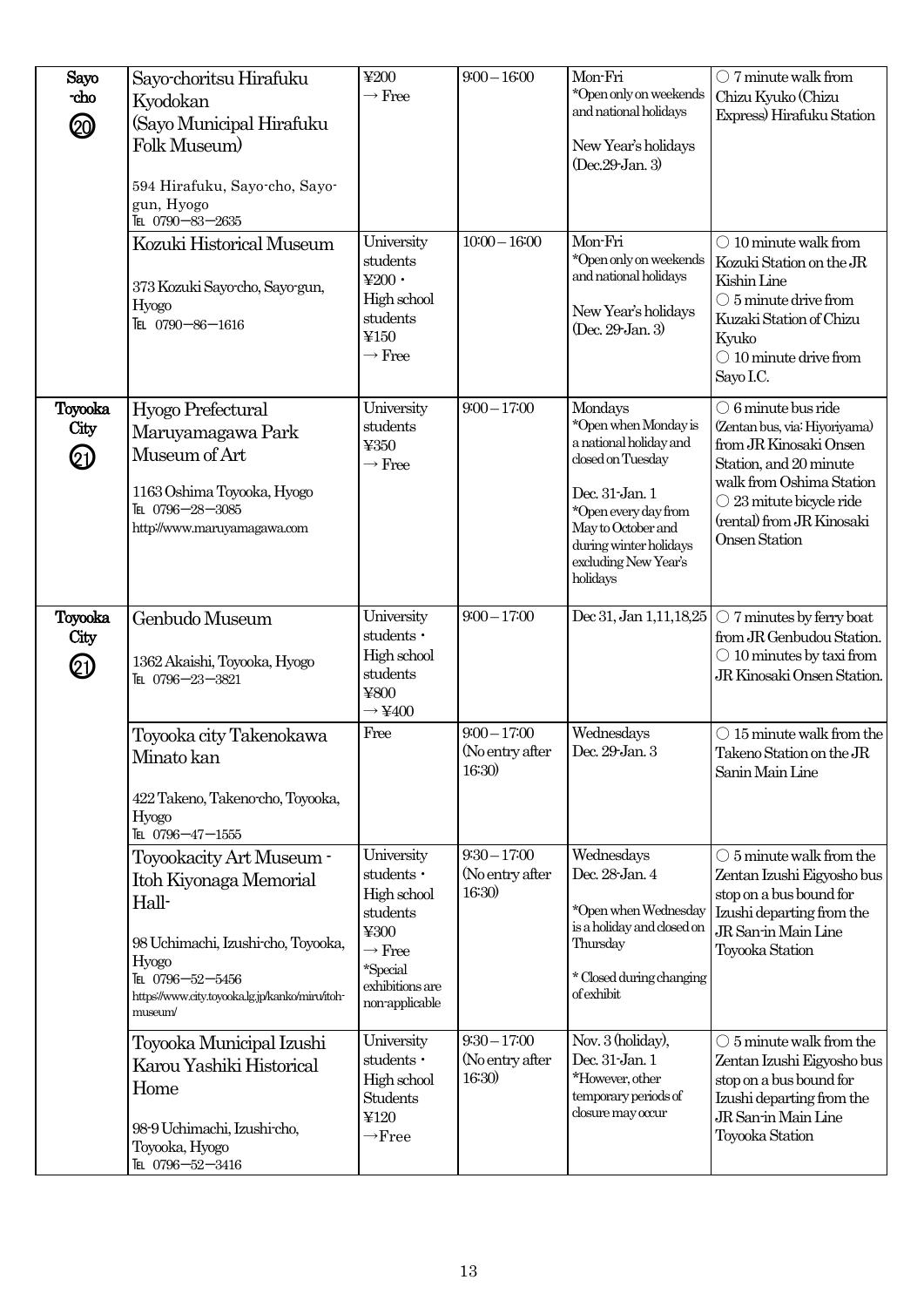| Toyooka | Toyooka Municipal Izushi                  | University               | $9:30 - 17:00$                    | Tuesdays                                    | $\bigcirc$ 7 minute walk from the                          |
|---------|-------------------------------------------|--------------------------|-----------------------------------|---------------------------------------------|------------------------------------------------------------|
| City    | <b>Historical Museum</b>                  | students ·               | (No entry after                   | Dec. 28-Jan. 4                              | Zentan Izushi Eigyosho bus                                 |
| Q)      |                                           | High school              | 16:30)                            |                                             | stop on a bus bound for                                    |
|         | 78 Yoida, Izushi-cho, Toyooka, Hyogo      | students<br>¥180         |                                   |                                             | Izushi departing from the<br>JR San-in Main Line           |
|         | TEL 0796-52-6556                          | $\rightarrow$ Free       |                                   |                                             | Toyooka Station                                            |
|         |                                           |                          |                                   |                                             |                                                            |
|         | Toyooka Municipal Izushi                  | University               | $9:30 - 17:00$                    | Mondays                                     | $\bigcirc$ 7 minute walk from the                          |
|         | Meiji Home                                | students ·               | (No entry after                   | Dec. 28-Jan. 4                              | Zentan Izushi Eigyosho bus                                 |
|         |                                           | High school              | 16:30)                            |                                             | stop on a bus bound for                                    |
|         | 50 Uoya, Izushi-cho, Toyooka, Hyogo       | students                 |                                   | *Open when Monday is                        | Izushi departing from the                                  |
|         | TEL $0796 - 52 - 2353$                    | ¥120                     |                                   | a national holiday and<br>closed on Tuesday | JR San-in Main Line                                        |
|         |                                           | $\rightarrow$ Free       |                                   |                                             | Toyooka Station                                            |
|         | Toyooka Municipal Japan                   | University               | $9:30 - 17:00$                    | Wednesdays                                  | $O$ 60 minute bus ride from                                |
|         | Mongolia Folk Museum                      | students <sup>.</sup>    | (No entry after                   | *Open when Wednesday                        | JR Toyooka Station,                                        |
|         |                                           | High school              | 16:30)                            | is a national holiday and                   | followed by a 2 minute walk                                |
|         | 711 Nakayama, Tanto-cho,                  | students                 |                                   | closed on Tuesday.                          | from the Mongoru                                           |
|         | Toyooka, Hyogo                            | ¥300                     |                                   | New Year's holidays                         | Hakubutsukan-mae                                           |
|         | TEL 0796-56-1000                          | $\rightarrow$ Free       |                                   | (Dec. 28-Jan. 4)                            | bus stop                                                   |
|         | www3.city.toyooka.lg.jp/monpaku/          |                          |                                   |                                             |                                                            |
|         | Toyooka Municipal Museum                  | University<br>students · | $9:00 - 17:00$<br>(No entry after | Wednesdays<br>*Open when Wednesday          | $\bigcirc$ 15 minute walk west<br>from JR Ebara Station on |
|         | of History - Tajima Kokufu                | High school              | 16:30)                            | is a national holiday and                   | the San-in Line                                            |
|         | and Kokubunji Temples-                    | students                 |                                   | closed on Thursday                          | $\bigcirc$ 500m drive right way                            |
|         |                                           | ¥300                     |                                   |                                             | from                                                       |
|         | 808 Nyo, Hidaka-cho, Toyooka,             | $\rightarrow$ Free       |                                   | New Year's holidays<br>(Dec. 28-Jan. 4)     | Hidakakannnabekougen                                       |
|         | Hyogo<br>TEL 0796-42-6111                 |                          |                                   |                                             | I.C. on the Kita-Kinki                                     |
|         | http://www3.city.toyooka.lg.jp/kokubunjik |                          |                                   |                                             | Toyooka Expressway                                         |
|         | $k$ o                                     |                          |                                   |                                             |                                                            |
|         | Toyooka City Izushi                       | University               | $9:30 - 17:00$                    | Thursdays,                                  | $\bigcirc$ 5 minute walk from the                          |
|         | Eirakukan                                 | students ·               | (No entry after                   | Dec. 31, Jan. 1,                            | Zentan Izushi Eigyosho bus                                 |
|         |                                           | High school              | 16:30)                            | reserved and<br>performance days.           | stop on a bus bound for                                    |
|         | 17-2 Izushi-cho yanagi Toyooka city       | Students<br>¥240         |                                   |                                             | Izushi departing from the<br>JR San-in Main Line           |
|         | TEL 0796-52-5300                          | $\rightarrow$ ¥190       |                                   |                                             | Toyooka Station                                            |
|         | http://eirakukan.com/                     |                          |                                   |                                             |                                                            |
|         |                                           | ¥200                     | Saturdays &                       | weekdays                                    | $\bigcirc$ 12 minute bus ride from                         |
| Yabu    | Yabu Municipal Oshoya                     | $\rightarrow$ Free       | Sundays                           | (Monday~Friday),                            | JR Yoka Station, followed                                  |
| City    | Kinenkan,                                 |                          | $10:00 - 16:00$                   | Closed on Dec16-                            | by a 10 minute walk from                                   |
| ▨       | Kyu Nagashimake Jutaku                    |                          |                                   | Mar 31.                                     | the Kojo bus stop                                          |
|         | <b>Yabu Municipal Village Headman</b>     |                          | *Reservation                      |                                             |                                                            |
|         | Museum, Former Residence of               |                          | required                          | Group visits can be                         |                                                            |
|         | the Nagashima Family)                     |                          |                                   | arranged with<br>advance contact.           |                                                            |
|         | Kojyo, Yabu, Hyogo                        |                          |                                   |                                             |                                                            |
|         | TEL 079-664-1628                          |                          |                                   |                                             |                                                            |
|         | Okumeiji Shizentaiken                     | ¥200                     | $10:00 - 16:00$                   | Tuesdays,                                   | $\bigcirc$ 15 minute drive from JR                         |
|         | Shisetsu, Meiji Kirara                    | $\rightarrow$ Free       |                                   | New Year's holidays                         | Yoka Station                                               |
|         | (Okumeiji Nature Study                    | *Discount<br>applicable  |                                   |                                             |                                                            |
|         | Facility, Meiji Kirara)                   | when you use             |                                   |                                             |                                                            |
|         |                                           | the nearby               |                                   |                                             |                                                            |
|         | 773 Okumeiji, Yabu, Hyogo                 | cafeteria or             |                                   |                                             |                                                            |
|         | TEL 079-665-0588                          | accommoda-               |                                   |                                             |                                                            |
|         |                                           | tion                     |                                   |                                             |                                                            |
|         |                                           |                          |                                   |                                             |                                                            |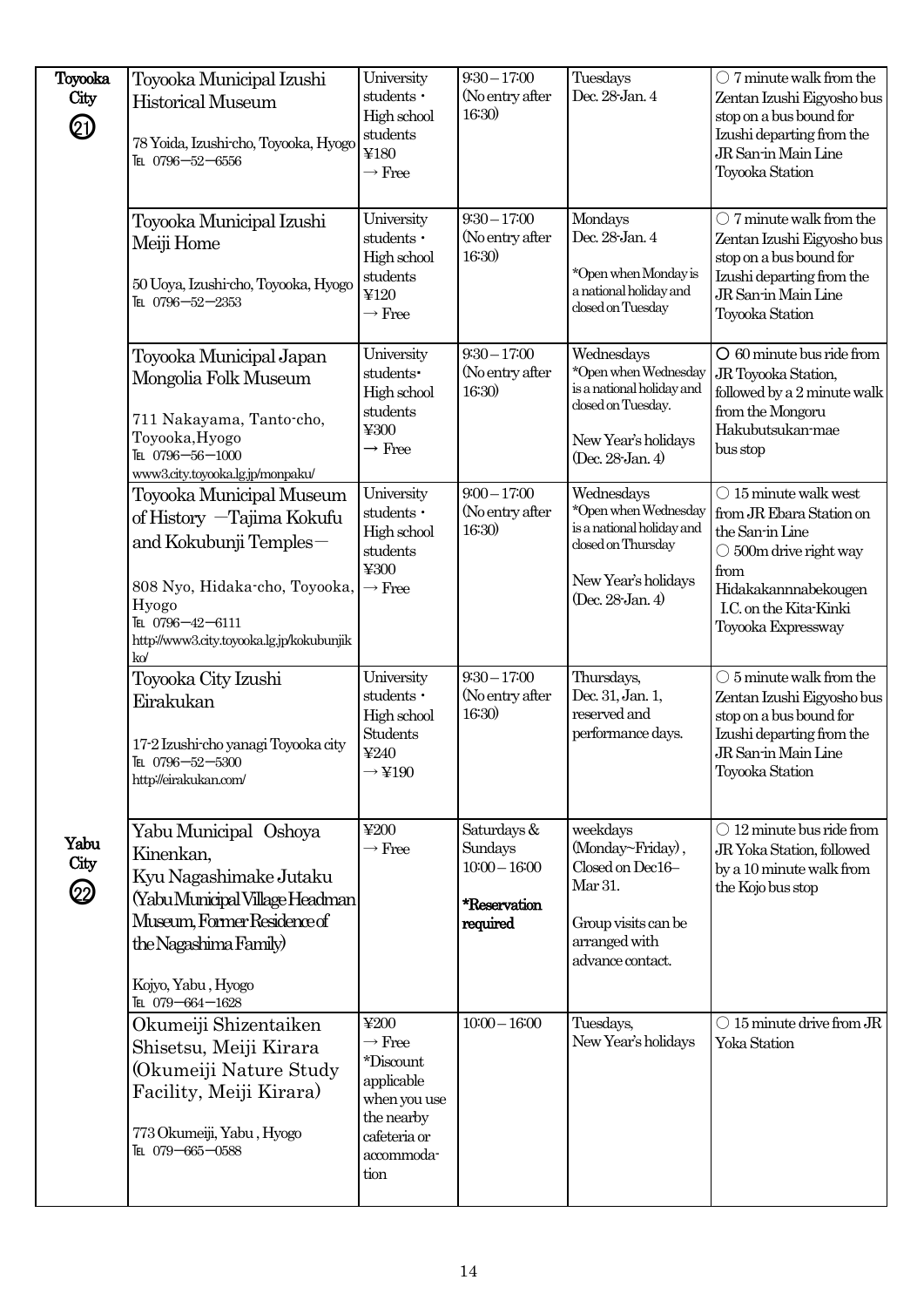| Yabu<br>City<br>②       | Futaro Yamada Museum<br>605-1 Sekinomiya Yabu, Hyogo<br>TEL 079-663-5522                                                                                                      | ¥300<br>$\rightarrow$ Free                                                                       | $10:00 - 17:00$<br>(No entry after<br>16:30)                                          | Mondays<br>New Year's holidays<br>*Open when Monday is<br>a national holiday and<br>closed on Tuesday.<br>*Closed during display<br>renewal period                                                         | $\bigcirc$ 25 minute bus ride from<br>Yoka Station on the JR<br>San-in Line. From Yoka<br>Station take a Zentan Bus<br>(bound for Hachifuse ·<br>Muraoka), get off at<br>Sekinomiya bus stop, and<br>walk 3 minutes                                                                                                       |
|-------------------------|-------------------------------------------------------------------------------------------------------------------------------------------------------------------------------|--------------------------------------------------------------------------------------------------|---------------------------------------------------------------------------------------|------------------------------------------------------------------------------------------------------------------------------------------------------------------------------------------------------------|---------------------------------------------------------------------------------------------------------------------------------------------------------------------------------------------------------------------------------------------------------------------------------------------------------------------------|
| Asago<br>City<br>②      | Asago Art Village<br>739-3 Tataragi, Asago, Hyogo<br>TEL 079-670-4111<br>http://www.city.asago.hyogo.jp/category/2-<br>$7-1-0-0.html$                                         | ¥300<br>$\rightarrow$ Free                                                                       | $10:00 - 17:00$<br>(No entry after<br>16:30)                                          | Wednesdays<br>The day after all national<br>holidays<br>Dec. 25-Jan. 5<br>*Open when Wednesday<br>is a national holiday and<br>closed on following<br>Thursday.<br>*Closed during<br>exhibition changeover | $\bigcirc$ 8 minute drive from JR<br>Nii Station                                                                                                                                                                                                                                                                          |
| Kami<br>-cho<br>4       | Muraoka Museum of History<br>-Mahoroba<br>2324-1 Muraoka, Muraoka-ku, Kami-<br>cho, Mikata-gun, Hyogo<br>TEL 0796-98-1154                                                     | University<br>students<br>¥ $150 \cdot$<br>High school<br>students<br>¥100<br>$\rightarrow$ Free | $13:00 - 17:00$<br>(Tue-Fri)<br>9:00-17:00<br>(Sat, Sun, and<br>national<br>holidays) | Mondays<br>New Year's holidays<br>(Dec. 28-Jan. 3)<br>National holidays<br>(except Coming of Age<br>Day, Children's Day,<br>Culture Day, and<br>Respect for the Aged<br>Day)                               | $O$ 35 minute bus ride from<br>Yoka Station on the JR<br>San-in Line. From Yoka<br>Station, take a bus bound<br>for Tonomachi, Akioka or<br>Yumuraonsen, and get off<br>at Tonomachi bus stop<br>$O$ 30 minute drive from<br>Yokahyonosen I.C. on the<br>Kita-Kinki Toyooka<br><b>Expressway</b>                          |
| Shinonsen<br>-cho<br>හි | Omoshiro Konchu<br>Kasekikan<br>(Museum of Unique<br>Insect Fossils)<br>850 Chidani, Shinonsen-cho,<br>Mikata-gun, Hyogo<br>TEL 0796-93-0888<br>Hamasaka cho Senjin Kinenkan, | ¥100<br>$\rightarrow$ Free<br>$\yen$ 200                                                         | $9:00 - 17:00$<br>(No entry after<br>16:30)<br>$9:00 - 17:00$                         | Mondays<br>*Open when Monday is<br>a national holiday and<br>closed on Tuesday.<br>New Year's holidays<br>(Dec. 29-Jan. 3)<br>Thursdays                                                                    | $O$ 25 minute bus ride from<br>JR Hamasaka Station,<br>followed by a 3 minute walk<br>from the Hatta Community<br>Center bus stop<br>O 80 minute bus ride via<br>Yumura Onsen from JR<br>Yoka Station, followed by a<br>3 minute walk from the<br>Hatta community center<br>bus stop<br>$\bigcirc$ 10 minute walk from JR |
|                         | Imeitei<br>(Hamasaka Town Ancestors<br>Memorial Museum, Imeitei<br>1208 Hamasaka, Shinonsen-cho,<br>Mikata-gun, Hyogo<br>TEL 0796-82-4490                                     | $\rightarrow$ Free                                                                               |                                                                                       | *Open when Thursday is<br>a national holiday and<br>closed on Friday.<br>New Year's holidays<br>(Dec. 29-Jan. 3)                                                                                           | Hamasaka Station                                                                                                                                                                                                                                                                                                          |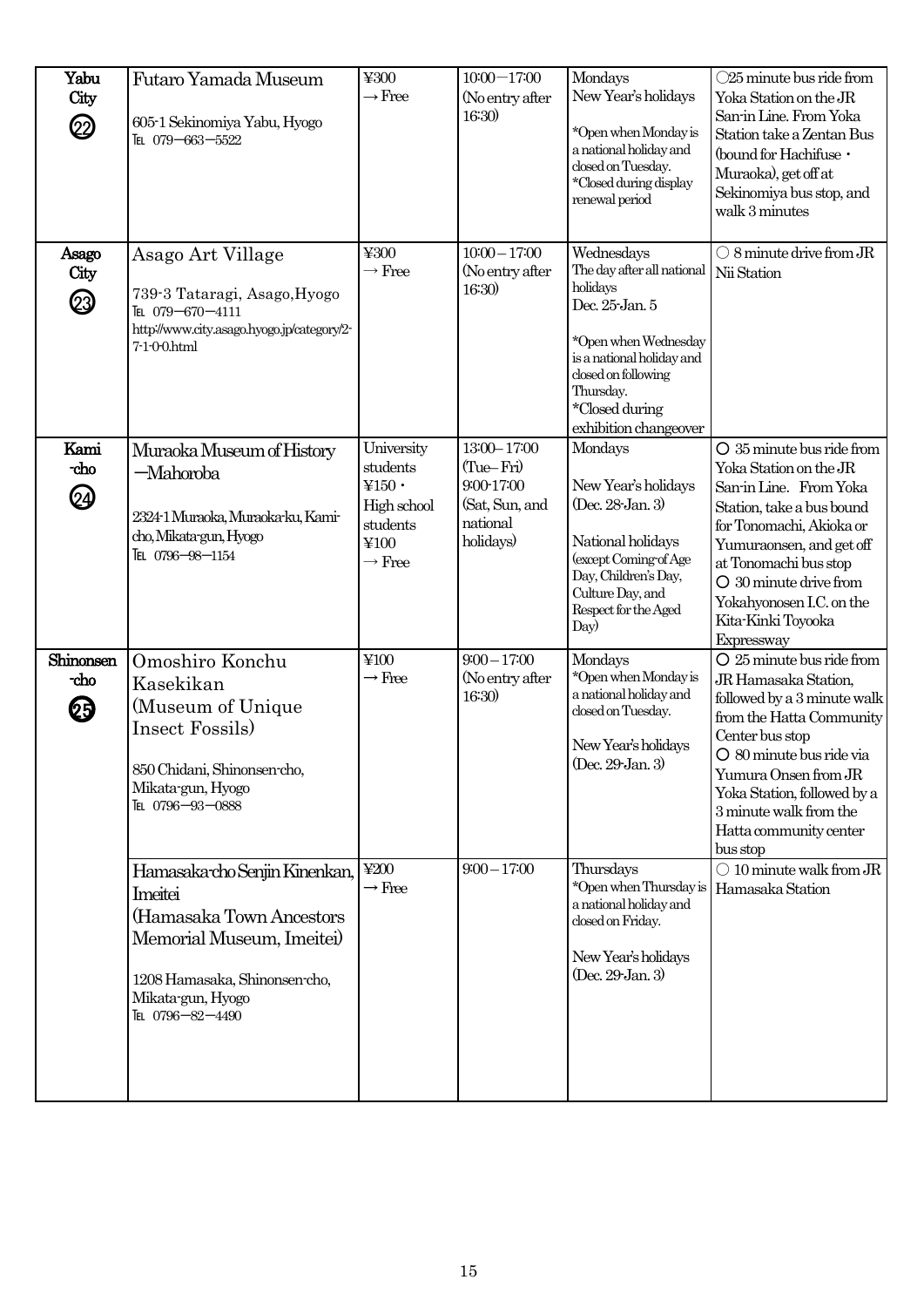| <b>Tamba</b><br>sasayama<br>City<br>20 | The Museum of Ceramic Art,<br><b>Hyogo</b><br>4 Kamitachikui, Konda-cho,<br>Tambasasayama, Hyogo<br>TEL 079-597-3961<br>https://www.mcart.jp/  | Fees vary from<br>exhibit to<br>exhibit<br>$\rightarrow$ Free              | $10:00 - 18:00$<br>(No entry after<br>17:30)<br>From April 29 to<br>May 5<br>$10:00 - 19:00$<br>(No entry after<br>18:30)<br>Jul.-Aug.<br>Saturdays<br>Sundays<br>$9:30 - 19:00$<br>(No entry after<br>18:30) | Mondays<br>(Closed the following<br>day when it falls on a<br>national holiday)<br>New Year's holidays<br>$(Dec. 31$ -Jan. $1)$ | ○ From JR Fukuchiyama<br>Line Aino Station, ride 15<br>minutes on the Shinki<br>Green Bus bound for Hyogo<br>Togei Bijutsukan, Konda<br>Yakushi Onsen, or<br>Kiyomizudera, and get off<br>at Hyogo Togei Bijutsukan<br>stop.<br>○ From JR Fukuchiyama<br>Line Sasayamaguchi<br>Station, direct bus available<br>only on Sat, Sun and<br>National holidays from<br>April-May Sep-Nov<br>(confirmation required)<br>$\bigcirc$ 15 minutes by car from<br>the Sanda-Nishi I.C. or 20<br>minutes from the Tannan-<br>Sasayamaguchi I.C. |
|----------------------------------------|------------------------------------------------------------------------------------------------------------------------------------------------|----------------------------------------------------------------------------|---------------------------------------------------------------------------------------------------------------------------------------------------------------------------------------------------------------|---------------------------------------------------------------------------------------------------------------------------------|-------------------------------------------------------------------------------------------------------------------------------------------------------------------------------------------------------------------------------------------------------------------------------------------------------------------------------------------------------------------------------------------------------------------------------------------------------------------------------------------------------------------------------------|
|                                        | Sasayama Castle Ohshoin<br>2-3 Kitashinmachi,<br>Tambasasayama, Hyogo<br>TEL 079-552-4500                                                      | $\text{\yen}200$<br>$\rightarrow$ Free                                     | $9:00 - 17:00$<br>(The reception is<br>open until 16:30)                                                                                                                                                      | Mondays<br>Dec. 25-Jan. 1<br>*Open when Monday is<br>a national holiday and<br>closed on Tuesday.                               | $\bigcirc$ 15 minute bus ride from<br>Sasayamaguchi Station on<br>the JR Fukuchiyama Line,<br>followed by a 5 minute walk<br>from the Nikaimachi bus<br>stop                                                                                                                                                                                                                                                                                                                                                                        |
|                                        | Historical Artifacts<br>Museum<br>53 Gofukumachi, Tambasasayama,<br><b>Hyogo</b><br>TEL $079 - 552 - 0601$                                     | ¥200<br>$\rightarrow$ Free<br>*Special<br>exibitions are<br>non-applicable | $9:00 - 17:00$<br>(The reception is<br>open until 16:30)                                                                                                                                                      | Mondays<br>Dec. 25-Jan. 1<br>*Open when Monday is<br>a national holiday and<br>closed on Tuesday.                               | $\bigcirc$ 16 minute bus ride from<br>Sasayamaguchi Station on<br>the JR Fukuchiyama Line,<br>followed by a 1 minute walk<br>from the Kasuga Jinja-mae<br>bus stop                                                                                                                                                                                                                                                                                                                                                                  |
|                                        | Bukeyashiki Samurai Huse<br>and Anma Historical<br>Museum<br>95 Nishishinmachi,<br>Tambasasayama, Hyogo<br>TEL 079-552-6933                    | ¥100<br>$\rightarrow$ Free                                                 | $9:00 - 17:00$<br>(The reception is<br>open until 16:30)                                                                                                                                                      | Mondays<br>Dec. 25 Jan. 1<br>and<br>*Open when Monday is<br>a national holiday closed<br>on Tuesday.                            | $\bigcirc$ 15 minute bus ride from<br>Sasayamaguchi Station on<br>the JR Fukuchiyama Line,<br>followed by a 10 minute<br>walk from the Nikaimachi<br>bus stop                                                                                                                                                                                                                                                                                                                                                                       |
|                                        | Aoyama History Village<br>(Tamba Sasayama Dekansyo<br>Kan)<br>48 Kitashinmachi, Tambasasayama,<br><b>Hyogo</b><br>TEL 079-552-0056             | ¥200<br>$\rightarrow$ Free                                                 | $9:00 - 17:00$<br>(The reception is<br>open until 16:30)                                                                                                                                                      | Mondays<br>Dec. 25-Jan. 1<br>*Open when Monday is<br>a national holiday and<br>closed on Tuesday.                               | $\bigcirc$ 15 minute bus ride from<br>Sasayamaguchi Station on<br>the JR Fukuchiyama Line,<br>followed by a 5 minute walk<br>from the Nikaimachi bus<br>stop                                                                                                                                                                                                                                                                                                                                                                        |
|                                        | Tamba Traditional Arts and<br>Crafts Granden-Tachikui<br>Sue no Sato<br>3 Kamitachikui, Konda-cho,<br>Tambasasayama, Hyogo<br>TEL 079-597-2034 | ¥200<br>$\rightarrow$ Free                                                 | $10:00 - 17:00$                                                                                                                                                                                               | Tuesdays<br>Dec. 29-Jan. 1<br>*Open on national<br>holidays                                                                     | $\bigcirc$ 15 minute bus ride from<br>Aino Station on the JR<br>Fukuchiyama Line, near<br>Suenosato mae bus stop                                                                                                                                                                                                                                                                                                                                                                                                                    |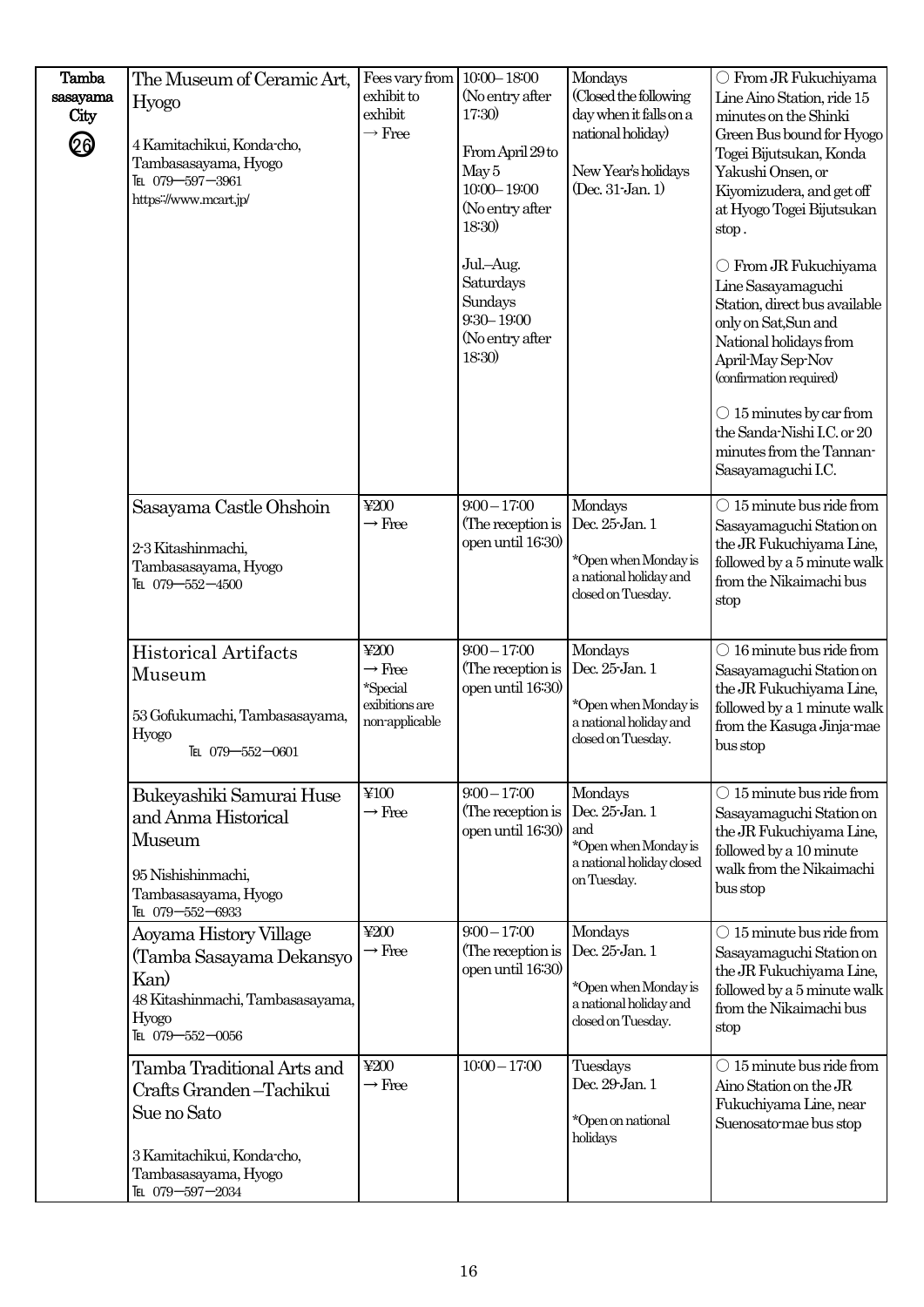| Tamba<br>City<br>☑  | Tamba Municipal Kaibara<br>History and Folklore<br>Museum<br>672 Kaibara, Kaibara-cho, Tamba,<br>Hyogo<br>TEL 0795-73-0177                                                                    | ¥210<br>$\rightarrow$ Free       | $9:00 - 17:00$<br>(No entry after<br>16:30)  | Mondays<br>Dec. 29-Jan. 3<br>*Open when Monday is<br>a national holiday and<br>closed on Tuesday.                                                                                                                                    | $\bigcirc$ 10 minute walk from<br>Kaibara Station on the JR<br>Fukuchiyama Line                                                                               |
|---------------------|-----------------------------------------------------------------------------------------------------------------------------------------------------------------------------------------------|----------------------------------|----------------------------------------------|--------------------------------------------------------------------------------------------------------------------------------------------------------------------------------------------------------------------------------------|---------------------------------------------------------------------------------------------------------------------------------------------------------------|
|                     | Tamba Municipal Ueno<br>Memorial Art Museum<br>615-4 Nishinaka, Hikami-cho,<br>Tamba, Hyogo<br>TEL 0795-82-5945                                                                               | ¥310<br>$\rightarrow$ Free       | $10:00 - 17:00$<br>(No entry after<br>16:30) | Mondays<br>Dec. 29-Jan. 3<br>*Open when Monday is<br>a national holiday and<br>closed on Tuesday.                                                                                                                                    | $\bigcirc$ 10 minute bus ride from<br>Iso Station on the JR<br>Fukuchiyama Line, near<br>Bijyutsukan-mae bus stop/<br>5 minuites walk from<br>Hikami-bus stop |
| Tamba<br>City<br>Q) | Tamba Municipal Kairou<br>Miwakare Shiryokan<br>(Tamba Watershed<br>Museum)<br>1155 Iso, Hikami-cho, Tamba, Hyogo<br>TEL 0795-82-5912                                                         | ¥210<br>$\rightarrow$ Free       | $10:00 - 17:00$<br>(No entry after<br>16:30) | Mondays<br>Dec 29-Jan 3<br>*Open when Monday is<br>a holiday and closed on<br>Tuesday.                                                                                                                                               | $\bigcirc$ 10 minute walk from<br>Isou Station from JR<br>Fukuchiyama Station                                                                                 |
|                     | Tamba Municipal Kasuga<br><b>Folk Historical Museum</b><br>496-2 Kuroi, Kasuga-cho, Tamba,<br><b>Hyogo</b><br>TEL 0795-70-0819<br>(Cultural Properties Division of the board<br>of education) | ¥210<br>$\rightarrow$ Free       | $9:00 - 17:00$<br>(No entry after<br>16:30)  | Mondays<br>Dec. 29-Jan. 3<br>*Open when Monday is<br>a national holiday and<br>closed on Tuesday.<br>*Reservation<br>required: Please contact<br>the board of education<br>when visiting on<br>Tuesday-Friday.<br>(TEL 0795-70-0819) | $\bigcirc$ 5 minute walk from<br>Kuroi Station on the JR<br>Fukuchiyama Line                                                                                  |
| Sumoto<br>City<br>ଓ | Sumoto Municipal Cultural<br>and Historical Museum of<br>Awaji<br>1-1-27 Yamate, Sumoto, Hyogo<br>TEL $0799 - 24 - 3331$                                                                      | $\yen 300$<br>$\rightarrow$ Free | $9:00 - 17:00$<br>(No entry after<br>16:30)  | Mondays<br>*Open when Monday is<br>a holiday and closed on<br>Tuesday.                                                                                                                                                               | $\bigcirc$ 10 minute walk from the<br>Sumoto Bus Center bus<br>stop                                                                                           |
| Awaji<br>City<br>29 | Awaji City Hokudan Folk<br><b>Historical Museum</b><br>240 Asanominami, Awaji,<br>Hyogo<br>TEL 0799-70-4135                                                                                   | ¥310<br>$\rightarrow$ Free       | $9:00 - 17:00$                               | Mondays<br>Dec. 28-Jan. 3<br>*Open when Monday is<br>a national holiday and<br>closed on Tuesday.                                                                                                                                    | $\bigcirc$ 3 minute walk from<br>Asano bus stop<br>$\bigcirc$ 7 minute drive from<br>Hokudan I.C.                                                             |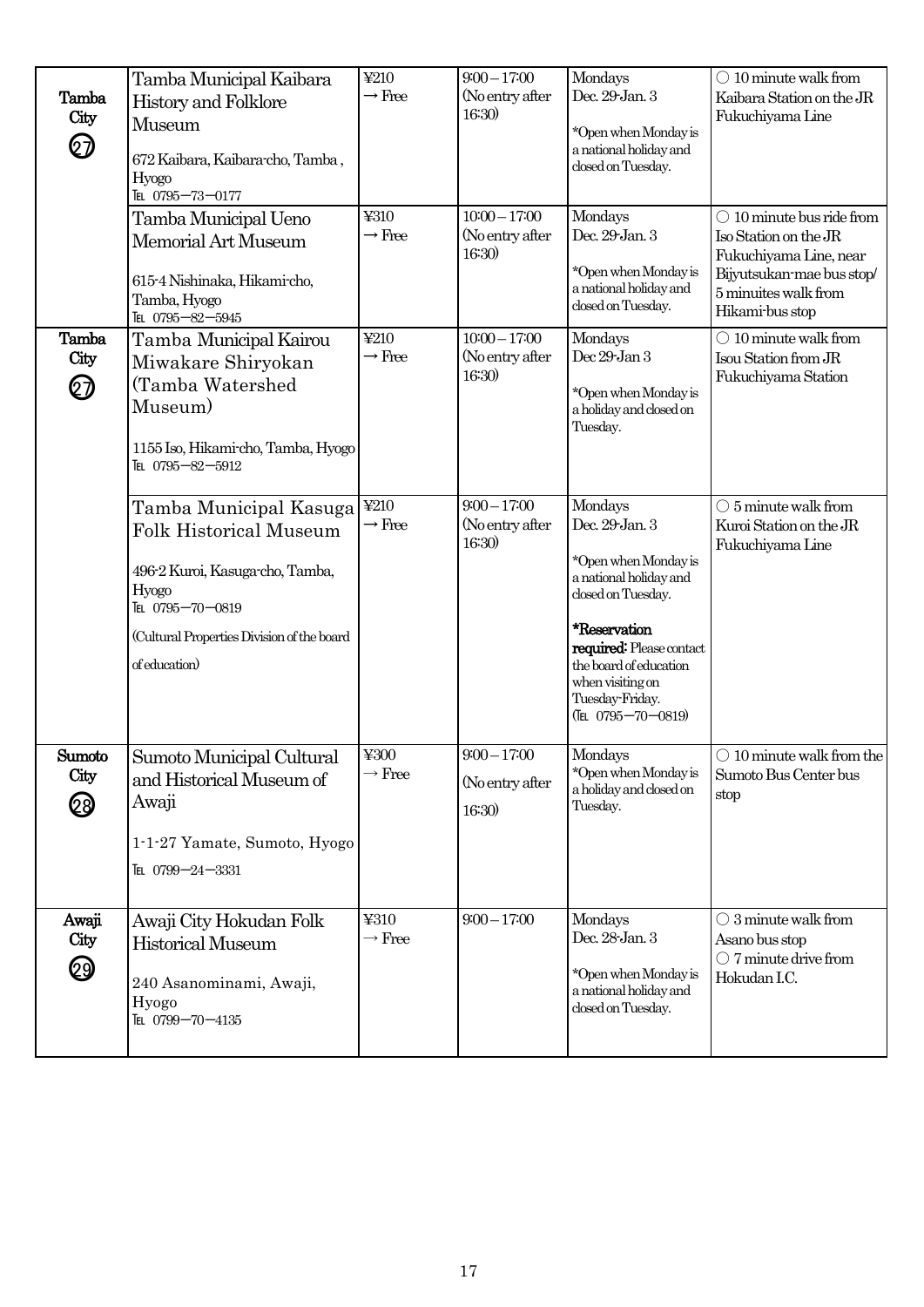| Awaji<br>City<br>②           | Awaji-shiritsu Nakahama<br>Minoru Neko Bijutsukan<br>(Awaji Municipal Nakahama<br>Minoru Feline Museum)<br>668-2 Ura, Awaji, Hyogo<br>TEL $0799 - 75 - 2011$                                   | University<br>students<br>$4620 \cdot$<br>High school<br>students<br>¥310<br>$\rightarrow$ Free<br>*Special<br>Exhibitions are<br>non-applicable | $10:00 - 18:00$                                                                                       | Mondays<br>Dec. 28-Jan. 4<br>*Open when Monday is<br>a national holiday and<br>closed on Tuesday.                       | $\bigcirc$ 20 minute ride on a<br>highway bus from JR<br>Maiko Station, located near<br>Higashiura Bus Terminal<br>bus stop                                                                                                                                                                    |
|------------------------------|------------------------------------------------------------------------------------------------------------------------------------------------------------------------------------------------|--------------------------------------------------------------------------------------------------------------------------------------------------|-------------------------------------------------------------------------------------------------------|-------------------------------------------------------------------------------------------------------------------------|------------------------------------------------------------------------------------------------------------------------------------------------------------------------------------------------------------------------------------------------------------------------------------------------|
|                              | Awaji-shiritsu Togeikan<br>(The Municipal Museum of<br>Awaji Ceramic Arts)<br>668-1 Ura, Awaji, Hyogo<br>TEL 0799-75-2585                                                                      | *Ceramic<br>making<br>lessons<br>¥1250<br>$\rightarrow$ ¥625                                                                                     | $10:00 - 18:00$<br>*Reception for<br>ceramic making<br>lessons:<br>①10:00<br>@13:00<br>@1430<br>41600 | Mondays<br>Dec. 28-Jan. 4<br>*Open when Monday is<br>a national holiday and<br>closed on Tuesday.<br>*Subject to change | $\bigcirc$ 20 minute ride on a<br>highway bus from JR<br>Maiko Station, located near<br>Higashiura Bus Terminal<br>bus stop                                                                                                                                                                    |
| Awaji<br>City<br>29          | Hyogo Prefectural Awaji<br>Green-House<br>4 Yumebutai, Awaji, Hyogo<br>TEL 0799-74-1200                                                                                                        | University<br>students<br>¥750<br>$\rightarrow$ Free<br>(Both special and<br>permanent<br>exhibits)                                              | $10:00 - 18:00$<br>(No entry after<br>17:30)                                                          | *Please check for<br>temporary closings<br>The second Thursday<br>of July, November                                     | $\bigcirc$ 15 minute ride on a<br>highway bus from JR<br>Maiko Station or Sanyo<br>Maiko Koen Station,<br>located near the Awaji<br>Yumebutai-mae bus stop<br>$\bigcirc$ 50 minute ride on a<br>highway bus from JR<br>Sannomiya Station, located<br>near the Awaji Yumebutai-<br>mae bus stop |
| Minami<br>Awaji<br>City<br>ග | Awaji Farm Park, England<br>Hill<br>1401 Yogi Kami Yagi, Minami<br>Awaji, Hyogo<br>TEL 0799-43-2626<br>Uzushio (Whirlpool)<br>Science Museum<br>936-3 Fukurahei, Minami Awaji,<br><b>Hyogo</b> | ¥1000<br>$\rightarrow$ Free<br>*There is a fee<br>for special<br>exhibits<br>University<br>students<br>¥500<br>High school<br>students<br>¥200   | $9:30 - 17:00$<br>$9:00 - 17:00$                                                                      | *Please inquire.<br>(Check website)<br>Tuesdays                                                                         | $\bigcirc$ 55 minute bus ride from<br>JR Maiko Station to<br>Sumoto Kosoku Bus<br>Center, change buses and<br>ride 30 minutes to the<br>Awaji Farm Park stop<br>$\bigcirc$ 2 minute drive from<br>Awajishima-Minami I.C.                                                                       |
|                              | TEL 0799-52-2888<br>Minami Awaji City<br>Takigawa Memorial<br>Museum-Gyokuseikan<br>1137-1 Nishiji, Matsuho, Minami<br>Awaji, Hyogo<br>TEL 0799-36-2314                                        | $\rightarrow$ Free<br>$\text{\textless}\,200$<br>$\rightarrow$ Free                                                                              | $9:00 - 17:00$<br>(No entry after<br>16:30)                                                           | Mondays<br>New Year's holidays<br>*Open when Monday is<br>a national holiday and<br>closed on Tuesday.                  | $\bigcirc$ 5 minute drive from the<br>Seidan-Minara I.C.<br>$\bigcirc$ 60 minutes by highway<br>bus from JR Maiko Station<br>or 70 minutes by highway<br>bus from JR Sannomiya<br>Station to Rikuno Minato<br>Seidan stop, 5 minute walk<br>from the Gyokuseikan-mae<br>Ranran bus stop.       |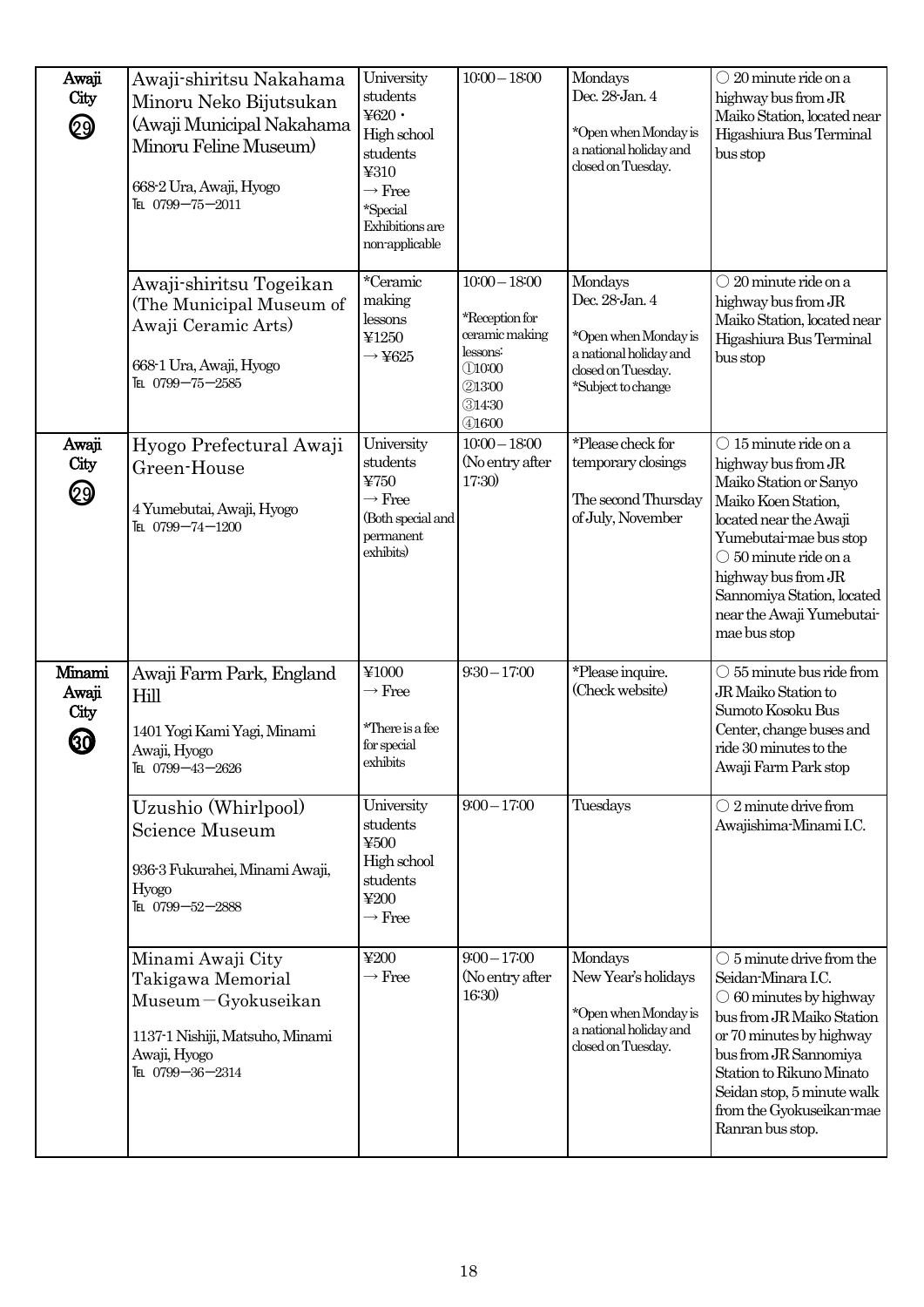| Minami<br>Awaji<br>City<br><u>ග</u> | Awaji Joruri Doll Museum<br>-Awaji Ningyoza<br>1528-1 Fukura-ko, Minami<br>Awaji, Hyogo<br>TEL 0799-52-0260 | University<br>students:<br>¥1800<br>$\rightarrow$ ¥900<br>High school<br>students:<br>¥1300<br>$\rightarrow$ ¥650 | 9:00-17:00<br>*Performances<br>at 10:00, 11:10,<br>13:30, 15:00 | Wednesdays<br>Year-end holidays<br>*Closures due to<br>traveling performances.<br>Please confirm directly<br>with facility. | $\bigcirc$ 15 minute drive from<br>Seidan Mihara I.C.<br>$\bigcirc$ 70 minutes by bus from<br>JR Maiko Station or 90<br>minutes by bus from<br>Sannomiya Station to<br>Fukura bus stop. |
|-------------------------------------|-------------------------------------------------------------------------------------------------------------|-------------------------------------------------------------------------------------------------------------------|-----------------------------------------------------------------|-----------------------------------------------------------------------------------------------------------------------------|-----------------------------------------------------------------------------------------------------------------------------------------------------------------------------------------|
|-------------------------------------|-------------------------------------------------------------------------------------------------------------|-------------------------------------------------------------------------------------------------------------------|-----------------------------------------------------------------|-----------------------------------------------------------------------------------------------------------------------------|-----------------------------------------------------------------------------------------------------------------------------------------------------------------------------------------|